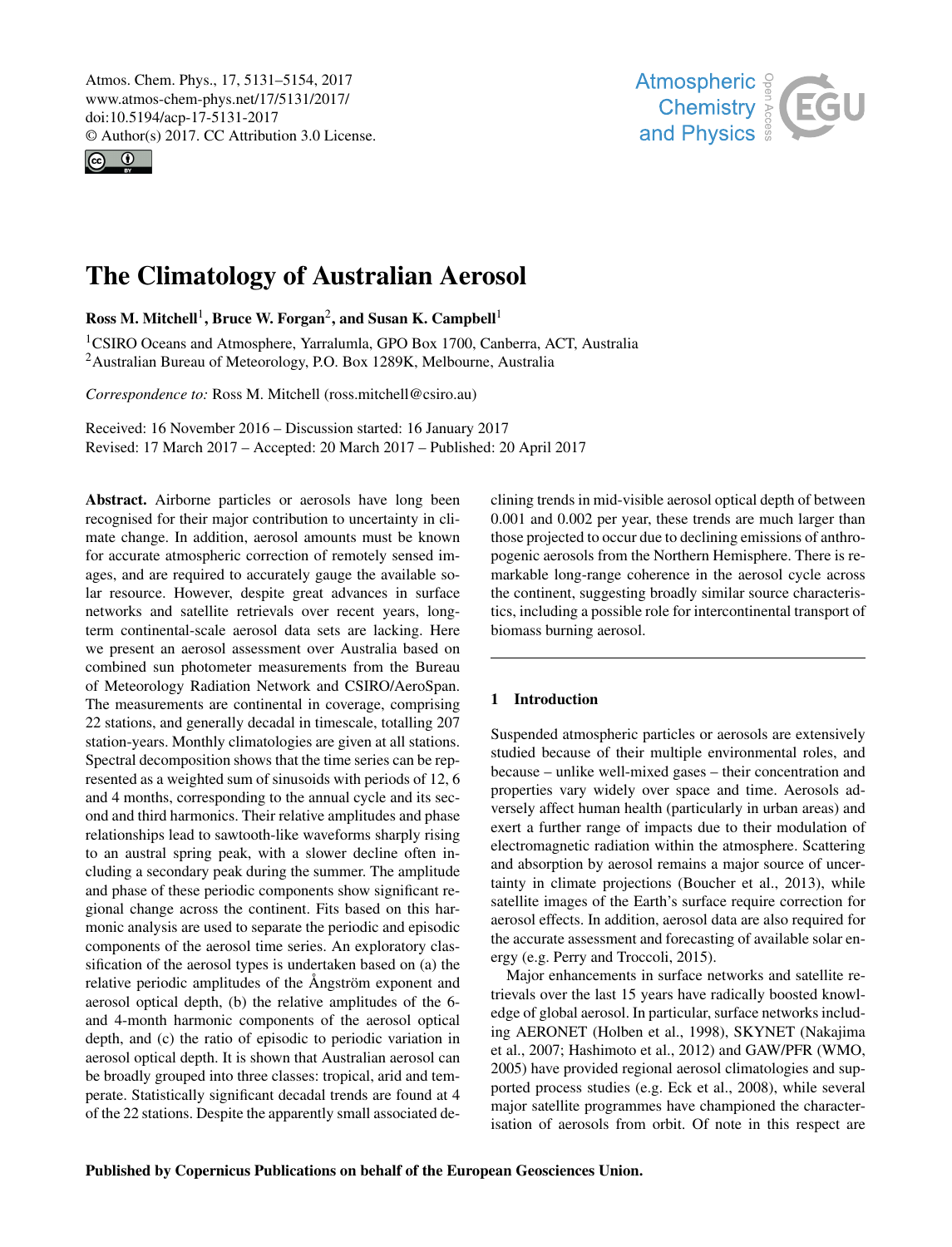NASA's flagship EOS A-train instruments MODIS [\(Levy](#page-22-5) [et al.,](#page-22-5) [2010\)](#page-22-5), MISR [\(Martonchik et al.,](#page-22-6) [2009\)](#page-22-6) and CALIPSO [\(Young et al.,](#page-23-2) [2013\)](#page-23-2). In addition, the ATSR series of instruments operated by ESA has made a significant contribution to satellite aerosol measurement from space, particularly the AATSR instrument launched on the ENVISAT platform in March 2002 [\(Grey and North,](#page-22-7) [2009;](#page-22-7) [Qin et al.,](#page-23-3) [2015\)](#page-23-3). However, retrieval of aerosol from satellites remains challenging [\(Mishchenko et al.,](#page-22-8) [2009\)](#page-22-8) and requires ongoing availability of validation data from surface networks. In addition to these more recent sensors, the 30-year record available from the NOAA/AVHRR series is proving valuable, as shown by the recent examination of the aerosol indirect effect of maritime aerosol on cloud properties [\(Zhao et al.,](#page-23-4) [2016\)](#page-23-4).

Since aerosol emission is highly correlated with human population and land mass, there has been a striking Northern Hemisphere bias in aerosol characterisation efforts to date. However, there is a growing need for improved characterisation of Southern Hemisphere aerosol. In particular, with lower levels of anthropogenic aerosol (AA), the Southern Hemisphere is on average less subject to "masking" of the greenhouse warming than the Northern Hemisphere [\(Rot](#page-23-5)[stayn et al.,](#page-23-5) [2013\)](#page-23-5). Consequently, low-AA regions including Australia experience the greenhouse gas component of warming with less moderation from aerosol radiative forcing, to a degree dependent on improved knowledge of Australian natural aerosol. [Rotstayn et al.](#page-23-5) [\(2013\)](#page-23-5) sought to quantify the unmasking implied by projected future decreases in AA, and their findings will be further considered below. Furthermore, recently [Stephens et al.](#page-23-6) [\(2015\)](#page-23-6) showed that the contribution of each hemisphere to the planetary albedo averaged over the last 13 years has been in near-perfect balance, with the increased reflection from Northern Hemisphere land exactly balanced by increased atmospheric scattering in the Southern Hemisphere. While the full ramifications of this finding are yet to be fully explored, there is a pressing need to better characterise Southern Hemisphere aerosol emissions.

Australia is the largest dust source in the Southern Hemisphere [\(Tanaka and Chiba,](#page-23-7) [2006\)](#page-23-7) and is a significant source of smoke aerosol from savanna burning [\(Mitchell et al.,](#page-22-9) [2013\)](#page-22-9). Hence, it is clear that Australia's aerosol emissions make up a significant fraction of the Southern Hemisphere total. Since aerosol contributes to the planetary albedo both directly and indirectly through the modulation of cloud properties, the need for improved continental-scale characterisation of Australian aerosol is clear.

Studies of Australian aerosol to date have often been restricted in time and space. While coastal maritime aerosol has been extensively studied [\(Gras and Ayers,](#page-22-10) [1983;](#page-22-10) [Gras,](#page-22-11) [1991\)](#page-22-11), studies of the continental aerosol are more restricted. Thus, [Scott et al.](#page-23-8) [\(1992\)](#page-23-8) characterised the aerosol cycle caused by seasonal biomass burning at Broome in the tropical northwest of Australia in the late 1980s, with more extended analysis of regional tropical aerosol carried out by [Mitchell et al.](#page-22-9) [\(2013\)](#page-22-9); see also references cited therein, including [Bouya](#page-22-12) [et al.](#page-22-12) [\(2010\)](#page-22-12). Studies of the smoke from eucalypt fires in southern temperate forests are few in number, but include [Mitchell et al.](#page-22-13) [\(2006\)](#page-22-13) and [Radhi et al.](#page-23-9) [\(2006\)](#page-23-9).

Australian dust emission has been well studied from a geomorphological perspective (e.g. [Leys et al.,](#page-22-14) [2008;](#page-22-14) [Bullard](#page-22-15) [et al.,](#page-22-15) [2008\)](#page-22-15) but less so via sun photometry, where the measurand – column aerosol optical depth – is the required input for climate and remote sensing studies. However, [Mitchell](#page-22-16) [et al.](#page-22-16) [\(2010\)](#page-22-16) analysed sun photometer and nephelometer measurements from Tinga Tingana in the Australian arid zone during the Millennium Drought (2002–2010) and found an approximate doubling in both column and near-surface aerosol during the austral summer over the duration of the drought. Feedbacks related to dust aerosol were modelled by [Rotstayn et al.](#page-23-10) [\(2011\)](#page-23-10), who found that inclusion of interactive dust in the model amplifies the impact of the El Niño– Southern Oscillation cycle on Australian climate.

While satellite retrieval of aerosol over Australia is promising in terms of the extensive areal and temporal coverage available over a sparsely populated continent, the dense dark vegetation (DDV) assumption inherent in the MODIS aerosol retrieval algorithm does not apply well over most of Australia [\(Levy et al.,](#page-22-5) [2010;](#page-22-5) [Gillingham et al.,](#page-22-17) [2012\)](#page-22-17). Problems in other sensors and retrieval methods are discussed by [Qin et al.](#page-23-3) [\(2015\)](#page-23-3), who show that the dual-view scan geometry of the AATSR instrument offers particular advantages under Australian conditions. However, the ongoing need for validation data from surface networks is universal.

Trends in aerosol loading over the period 1995–2009 were recently compiled by [Yoon et al.](#page-23-11) [\(2016\)](#page-23-11) at 15 AERONET stations. They showed that fine-mode anthropogenic aerosol is decreasing over those countries with strict environmental regulations, and vice versa. Coarse-mode dominant aerosol depends strongly on meteorological conditions subject to climate change, with stations close to regions of increasing desertification showing a significant increase in coarse-mode dominant aerosol.

In this paper we present a continent-wide climatology of Australian aerosol obtained at 22 stations, spanning all mainland states, and comprising a total of 207 station-years. The stations are operated by two agencies, the Australian Bureau of Meteorology and the Commonwealth Scientific and Industrial Research Organisation (CSIRO). The CSIRO stations are affiliated with NASA's worldwide AERONET sun photometer system, as further described below. Section 2 describes the two measurement systems and the data processing applied to each. The result of this step is a time series of multi-spectral monthly mean aerosol optical depth. Section 3 describes the common analysis applied to these time series. Section 4 presents a discussion of the results, with conclusions given in Sect. 5. The Appendix presents the monthly aerosol climatology at each of the 22 stations in tabular form.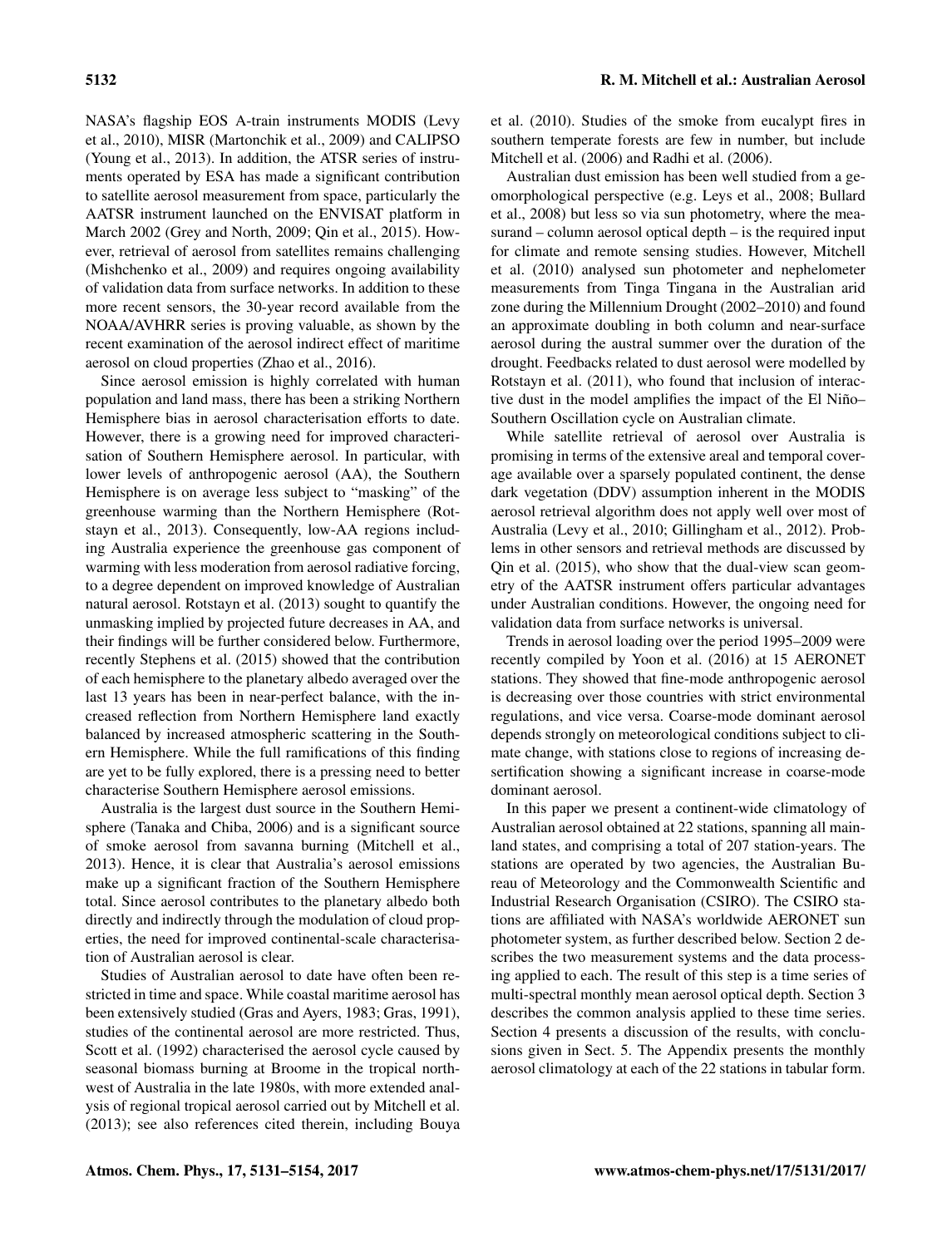<span id="page-2-0"></span>Table 1. Details of the 22 stations considered in this study.

| Station              | <b>State</b> | Agency       | Latitude | Longitude | First    | Last     | Months |
|----------------------|--------------|--------------|----------|-----------|----------|----------|--------|
| Darwin               | NT           | Bureau       | $-12.42$ | 130.89    | Apr 1999 | Dec 2015 | 194    |
| Jabiru               | NT           | <b>CSIRO</b> | $-12.66$ | 132.89    | Jun 2000 | Jun 2016 | 151    |
| Lake Argyle          | WA           | <b>CSIRO</b> | $-16.11$ | 128.75    | May 1999 | May 2016 | 177    |
| <b>Broome</b>        | WA           | Bureau       | $-17.95$ | 122.24    | Dec 1998 | Dec 2015 | 181    |
| Townsville           | QLD          | Bureau       | $-19.25$ | 146.77    | Sep 2012 | Sep 2015 | 37     |
| <b>Tennant Creek</b> | NT           | Bureau       | $-19.64$ | 134.18    | Jun 1999 | Jun 2006 | 82     |
| Learmonth            | WA           | Bureau       | $-22.24$ | 114.10    | Dec 1998 | Dec 2015 | 87     |
| Rockhampton          | QLD          | Bureau       | $-23.38$ | 150.48    | May 2000 | Dec 2015 | 183    |
| Longreach            | QLD          | Bureau       | $-23.44$ | 144.28    | Dec 2012 | Jun 2015 | 31     |
| Alice Springs        | NT           | Bureau       | $-23.80$ | 133.89    | Jan 2001 | Dec 2015 | 180    |
| <b>Birdsville</b>    | <b>OLD</b>   | <b>CSIRO</b> | $-25.90$ | 139.35    | Aug 2005 | Apr 2016 | 115    |
| Geraldton            | WA           | Bureau       | $-28.80$ | 114.70    | Nov 1998 | Dec 2015 | 115    |
| Tinga Tingana        | SA           | <b>CSIRO</b> | $-28.98$ | 139.99    | Jul 1997 | Feb 2012 | 121    |
| Kalgoorlie           | WA           | Bureau       | $-30.78$ | 121.45    | Jan 2003 | Dec 2015 | 79     |
| Fowlers Gap          | <b>NSW</b>   | <b>CSIRO</b> | $-31.09$ | 141.70    | Apr 2013 | Apr 2016 | 34     |
| Woomera              | <b>SA</b>    | Bureau       | $-31.16$ | 136.81    | Jan 2012 | Jun 2015 | 42     |
| Lake Lefroy          | WA           | <b>CSIRO</b> | $-31.25$ | 121.70    | Jun 2012 | May 2016 | 46     |
| Cobar                | <b>NSW</b>   | Bureau       | $-31.54$ | 145.80    | May 2012 | Jun 2015 | 38     |
| Mildura              | Vic          | Bureau       | $-34.24$ | 142.09    | Nov 1998 | Jan 2015 | 102    |
| Adelaide             | <b>SA</b>    | Bureau       | $-34.95$ | 138.52    | Mar 2003 | Dec 2015 | 154    |
| Wagga                | <b>NSW</b>   | Bureau       | $-35.16$ | 147.46    | Jan 2000 | Dec 2015 | 190    |
| Canberra             | ACT          | <b>CSIRO</b> | $-35.27$ | 149.11    | Jan 2003 | Jul 2016 | 148    |

#### 2 Observations

This study is based on aerosol measurements obtained at 22 stations across the Australian continent between July 1997 and June 2015. The details of the 22 stations are given in Table [1.](#page-2-0) The stations are listed in latitudinal order, starting in the tropics. The columns headed "First" and "Last" denote the extremities of the data record for a given station, but not its continuity. The right-hand column labelled "Months" gives the number of months for which sufficient observations were made to generate a valid monthly mean. A given month is deemed to have a valid monthly mean based on (a) the number of days in the month on which there were sufficient  $(≥ 8)$  point measurements of aerosol optical depth to report a daily mean (NumDayOK), and the total number of point aerosol optical depth measurements in the month (NumObsMonth). The criterion applied in this study was *either* (NumDayOK ≥ 8 & NumObsOK > 300) *or* (NumDayOK  $\geq 6$  & NumObsOK  $> 600$ ). The extent of spatial and temporal coverage is displayed in Fig. [1,](#page-2-1) where the radius of the filled circles indicates the number of months reported by each station.

The measurements were obtained from sun photometers operated by the Bureau of Meteorology (abbreviated as "Bureau" in Table [1](#page-2-0) and later in the text) and CSIRO. The Bureau of Meteorology uses Middleton Solar SPO2 four-channel radiometers, with initially one and currently two radiometers at each site including nominal wavelengths of 368, 412, 500, 610, 778, 812 and 868 nm. The 500 nm channel is common

<span id="page-2-1"></span>

Figure 1. Location of sun photometer stations in Australia. Bureau of Meteorology stations are shown in blue, and CSIRO/AeroSpan stations in grey. The radius of the filled circles scales with the duration of the data record at a given station. The filled circles shown in the legend are for a duration of 5 years.

to all radiometers and aids in cross calibration. The 610 nm channel is used with the 500 and 778 nm channels to provide an initial estimate of total column ozone, and the 812 nm channel is used to determine column water vapour. The full width at half maximum (FWHM) for the filters is typically 10 nm, and an additional infrared blocking filter is used for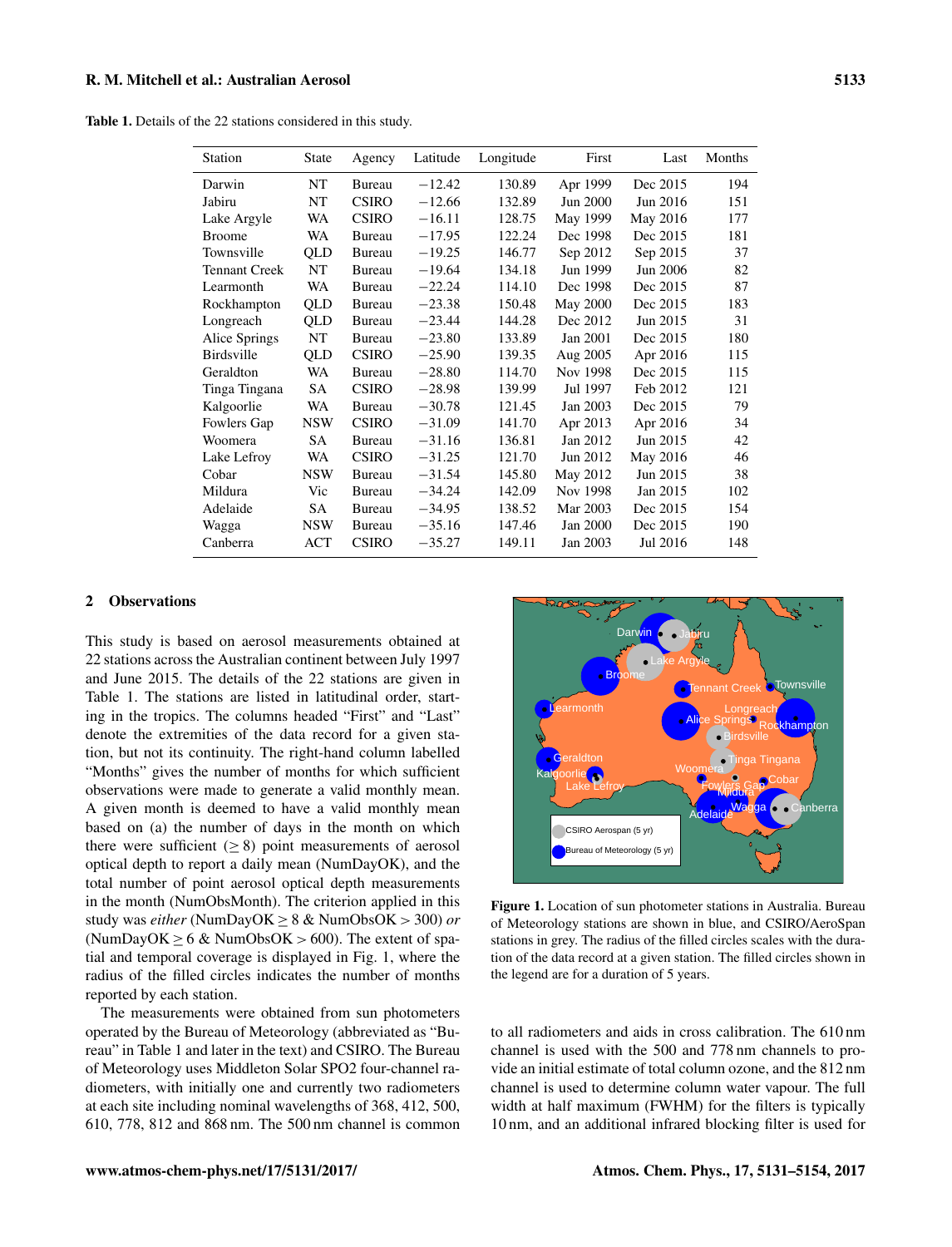the 368 nm channel to eliminate any infrared transmission given the low spectral irradiance at 368 nm.

The sun photometers operated by CSIRO are Cimel CE-318. The network is collectively known as AeroSpan (Aerosol characterisation via Sun Photometry: Australian Network), which forms the Australian component of AERONET, a worldwide sun photometer network operated by NASA [\(Holben et al.,](#page-22-1) [1998\)](#page-22-1), with contributing subnetworks from several countries outside the USA. The spectral channels used on the Cimel instrument have become standardised and now include 340, 380, 440, 500, 670, 870, 1020 and 1640 nm, with a further channel at 936 nm yielding information on water vapour absorption. The channels between 340 and 1020 nm employ a silicon detector, while the 1640 nm channel uses an indium gallium arsenide (InGaAs) detector. FWHM was likewise 10 nm for all channels.

Calibration of sun photometers refers to methods used to determine the exoatmospheric response of the instrument to the solar irradiance in a given spectral channel. This is a crucial procedure since, once complete, the ratio between the actual instrument response and the exoatmospheric response gives the total atmospheric extinction, from which the aerosol extinction can be derived given knowledge of the gaseous absorption and scattering.

The use of different radiometers, wavelengths, and sampling strategies by the two networks introduces traceability issues when amalgamating the data series. In principle, the same calibration methodologies are used for in situ calibration as described in a detailed inter-calibration study of the two systems by [Mitchell and Forgan](#page-22-18) [\(2003\)](#page-22-18) at the Alice Springs station in 2000. The central result of the study was that the aerosol optical depths agreed to within 0.007 at the 95 % confidence level for the two common wavelengths 500 and 868 nm, well within the [WMO](#page-23-1) [\(2005\)](#page-23-1) requirement. In addition Bureau participation in the four WMO Filter Radiometer Comparisons held at the World Radiation Center in Davos, Switzerland, every 5 years beginning in 2000, confirms that the Bureau of Meteorology methodologies produce aerosol optical depth within the WMO uncertainty requirement.

Both networks utilise a combination of Langley methods to find a reference wavelength calibration and then apply the general method developed by [Forgan](#page-22-19) [\(1994\)](#page-22-19) to calibrate the other wavelength channels (excluding the channels affected by water vapour). The general method assumes the stability of the relative aerosol size distribution – but not the magnitude of the optical depth – throughout a morning or afternoon and uses the reference wavelength aerosol optical thickness as the predictor for the least squares solution of the wavelength calibration value at the top of the atmosphere. As a Langley-type method involves an interpolation to the top of the atmosphere in real atmospheric conditions, the selection of points not impacted by water or ice particles is key to the uncertainty of the top-of-the-atmosphere value. The two networks use different sampling strategies and methods to select points for the calibration process. The operational measurements are used to provide the in situ calibrations.

The Bureau of Meteorology radiometers are co-located at solar and terrestrial irradiance stations that utilise the WMO Global Climate Observing System (or Baseline Surface Radiation Network) solar monitoring methodologies [\(Ohmura](#page-23-12) [et al.,](#page-23-12) [1998\)](#page-23-12). The solar trackers employ active tracking sensors that mimic a 868 nm radiometer but with a wide field of view, and sample at 1 Hz. The standard deviation of the active tracking sensor is recorded every minute with the 0.12 s samples from the SPO2 radiometers. If the active sensor was not available the standard deviation of the direct irradiance from a pyrheliometer is used as an equivalent indicator of variability in the minute prior to the SPO2 measurement. The first pass of the selection process of data to use for SPO2 calibration is to eliminate the near-zero SPO2 signals that are less than 5 times the measurement resolution (typically 0.005 V), as well as those periods when the standard deviation of the active sensor signal is more than 0.005 V. As the 868 nm active sensor signals in clear sun in typical Australian conditions is within 25 % of the solar noon value for aerosol air masses less than 6, use of a fixed standard deviation is sufficient. The remaining data for each wavelength are then subject to the [Harrison and Michalsky](#page-22-20) [\(1994\)](#page-22-20) algorithm. If sufficient data remain, namely at least 30 points for aerosol air masses less than 6 and greater than 2, the calibration process is applied and the result recorded.

The AeroSpan measurements are based on a "triplet" of the routine measurements obtained 30 s apart, spanning a minute. The standard deviation among the three measurements comprising the triplet is used for analogous filtering, as described in more detail by [Mitchell and Forgan](#page-22-18) [\(2003\)](#page-22-18).

For both networks, determinations of the natural logarithm of the top of atmosphere signal  $(\ln V_0)$  at 1 AU Earth–Sun distance are compiled during the deployment period, which may range from months to over a year. The time series of the  $\ln V_0$  is then used to derive the time dependence of the In  $V_0$  through linear interpolation using a single slope where possible, or a series of linear functions if the calibration is changing in a non-linear manner. For some wavelengths of some radiometers the non-linear changes were rapid and difficult to model; these periods have been eliminated from the data analysis. The calibration functions for each wavelength providing a top of atmosphere value for each day are used in the derivation of optical depth for the entire measurement data set, not just the points selected for the calibration process.

Determination of aerosol optical depth requires subtraction of all relevant molecular extinction. For the present "aerosol" channels (i.e. not including the 812/936 nm water vapour channels), these are nitrogen dioxide and ozone. The correction for  $NO<sub>2</sub>$  is small (typically  $< 0.002$  at 380–440 nm and <0.001 at 500 nm; [Mitchell and Forgan,](#page-22-18) [2003\)](#page-22-18) and was excluded from the present analysis; however, ozone absorption is more significant. The total column ozone determined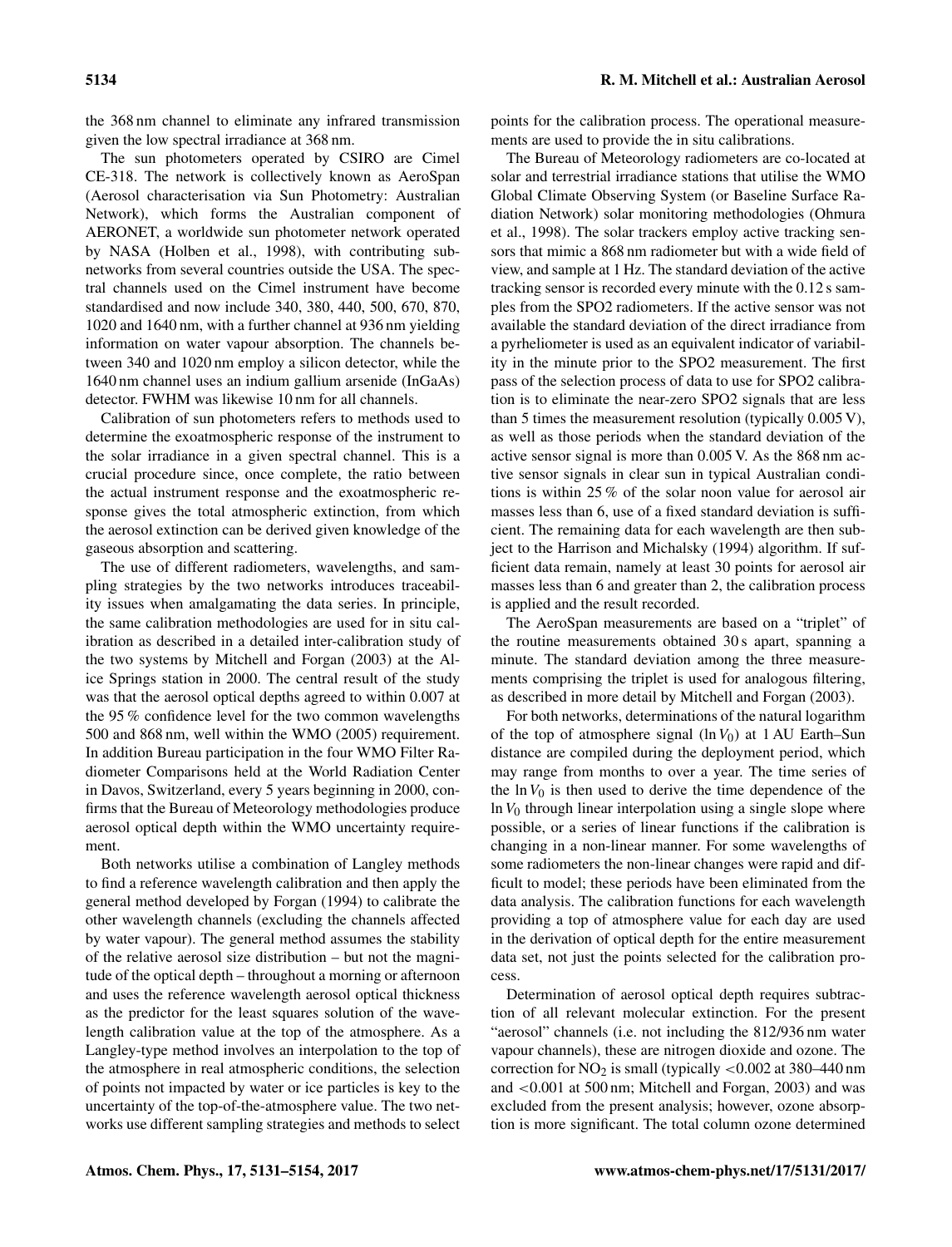from the Total Ozone Monitoring Satellite (TOMS) measurements was used in this analysis. In particular, TOMS-EP (Earth Probe) was used from 1996 to September 2004, while TOMS-OMI (Ozone Monitoring Instrument) was used from October 2004 to present. Currently, OMI satellite level 3e daily averaged ozone data gridded at  $0.25^{\circ} \times 0.25^{\circ}$  are obtained from the NASA Goddard Earth Sciences Data and Information Services Center Website. The ozone value used was based on the satellite data point nearest to the station coordinates.

For the elimination of cloud-affected aerosol optical depth measurements the two networks use different methods. In AeroSpan the filtering is similar to that described by [Smirnov](#page-23-13) [et al.](#page-23-13) [\(2000\)](#page-23-13) used by AERONET. This first evaluates the short-term temporal variation based on triplets, then applies a further test based on the daily standard deviation of the aerosol optical depth. For the Bureau data the method of [Alexandrov et al.](#page-22-21) [\(2004\)](#page-22-21) is used after the elimination of signals less than 5 times the measurement resolution. This applies a moving temporal window of 15 min in span across a time series examining the variance in the initial estimate of the aerosol component of the optical depth.

# 2.1 Calculation of Ångström exponent

The Ångström exponent  $\alpha$  captures the spectral slope of the aerosol optical depth, and is defined as

$$
\alpha = -\frac{\ln(\tau_2/\tau_1)}{\ln(\lambda_2/\lambda_1)},\tag{1}
$$

where  $\tau$  is the spectral aerosol optical depth and  $\alpha$  is defined across the wavelength range ( $\lambda_1 - \lambda_2$ ). For the AeroSpan stations, the Ångström exponent was defined using the wavelength pair (440–870 nm), in part because these channels have always been present on the CE-318 instruments. For the Bureau stations, the Ångström exponents were calculated using the 500 nm wavelength and the 868 or 870 nm channel when available. For the Bureau data sets prior to 2009, 868 nm was only available from the active sensor, leading to an underestimate of the true optical depth due to the large opening angle. A comparison of the Bureau Ångström exponents using 500–778 and 500–868 was possible when the 868 nm channel was added in the last decade of measurements. The differences in the Ångström exponents from the two different wavelength pairs were more than a factor of 4 less than the estimated standard uncertainties from the combined type A and type B uncertainties [\(ISO,](#page-22-22) [1995\)](#page-22-22) in the monthly mean Ångström exponent. As a result, in the period before 2009, when 868 nm data were only available from the active sensor at Bureau sites, the 500–778 nm pair was used to calculate the Ångström exponent statistics reported below. A similar rationale supports the comparability of the AeroSpan and Bureau Ångström exponents, even though the basis wavelength pairs differ.

For the majority of the 22 stations, the annual mean aerosol optical depth at the 500 nm wavelength is less than 0.06, and at 868 nm less than 0.03. Hence, even with the low uncertainties (∼ 0.007) for the individual aerosol optical depth measurements, the uncertainties in the individual Ångström exponent measurements can be relatively large  $(> 0.2)$ . The monthly statistics of Angström slopes based on individual values was compared to the monthly mean wavelength pair gradients derived from the general method calibrations. The differences in monthly means were typically less than 0.1 except for those months where the mean aerosol optical depth at 500 nm was less than 0.020. The comparison of the Ångström exponent methods of measurement and subsequent statistics is the subject of future work.

#### 3 Analysis

In this section we introduce the data sets, then define the model fitting procedure used as a basis for the analysis. This allows separation of the observed aerosol times series into a periodic component, with the residual interpreted as an episodic component. This is used as a basis for classification of the aerosol across the continent in terms of (a) the periodic amplitudes found for the Ångström exponent (a measure of aerosol size) and aerosol optical depth, (b) the harmonic content of the periodic component of the aerosol optical depth, and (c) the balance between the episodic and periodic components of the aerosol optical depth.

## 3.1 Monthly time series

Since the object of this work is to define the monthly climatology of Australian aerosol, aerosol time series were preprocessed into monthly means for subsequent analysis. The analysis involved (a) model fitting (as described below) and (b) spectral decomposition using a fast Fourier transform (FFT). Due to instrument malfunction and occasional removal for calibration, these time series contain infrequent gaps. The model fitting was carried out using all available data, simply ignoring periods when no data were available. However, the FFT required a complete time series, so interpolation for missing data was required. This was carried out using a combination of spline fitting and fits based on Kalman filtering, as provided in the R package. Testing showed that the interpolation had no significant effect on the Fourier analysis, which was employed only to assess the spectral content of the aerosol time series.

Examples of the time series are shown in Figs. [2,](#page-5-0) [3](#page-5-1) and [4.](#page-6-0) The left-hand panels show the monthly time series (black), together with the (annually repeated) climatology (red), and the fit (green; see below). Interpolated periods are shown in blue. The right-hand panels show the power spectrum obtained from the FFT. From the latter, the dominance of the annual cycle is clear, with significant contributions at the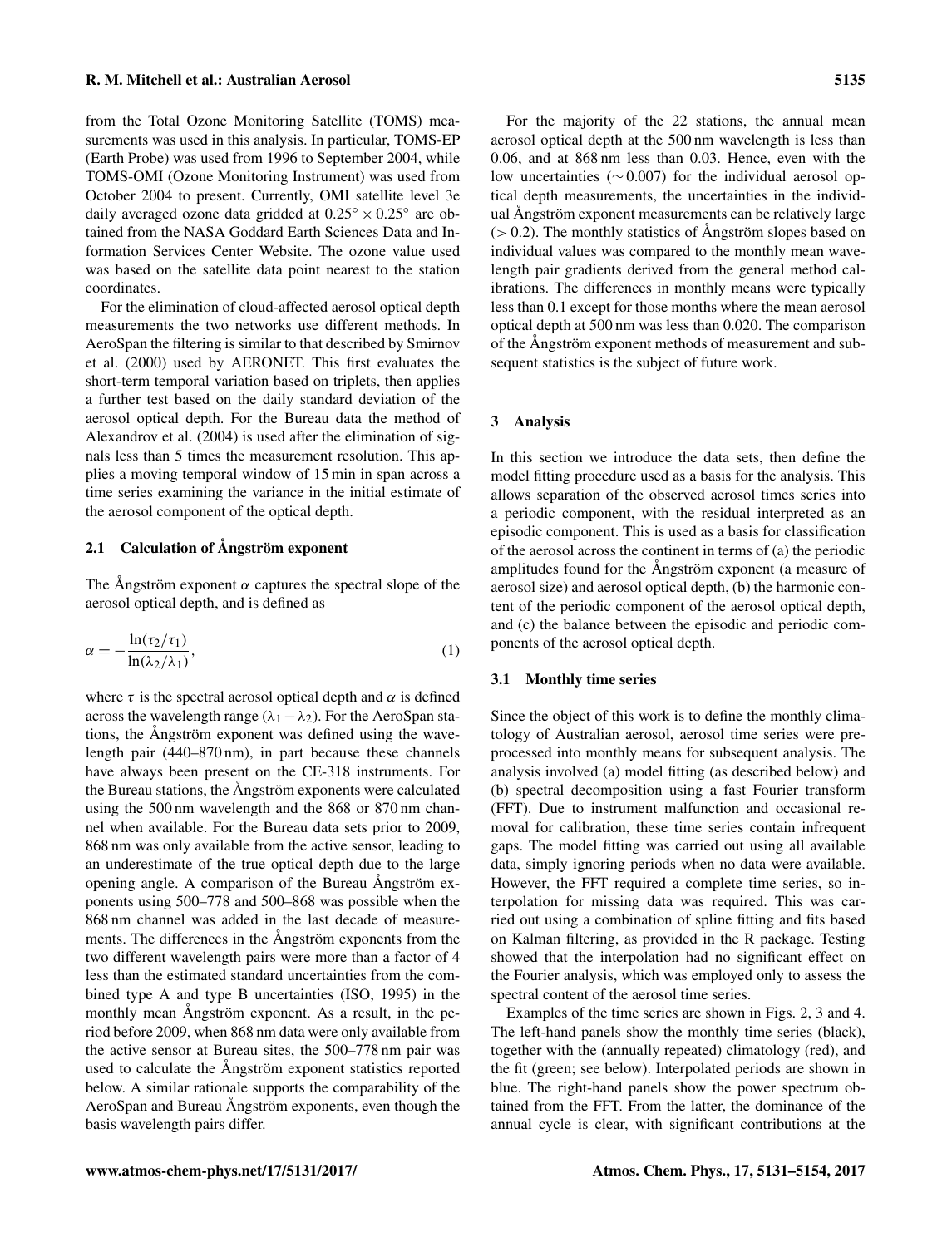<span id="page-5-0"></span>

<span id="page-5-1"></span>Figure 2. (a) Time series of monthly mean aerosol optical depth at 500 nm at Lake Argyle. The raw data are shown in black, the (repeated) climatology in red, the interpolated data in blue (see text), and the model fit in green. (b) The power spectrum of the interpolated time series computed using a fast Fourier transform (FFT).



Figure 3. (a) Time series of monthly mean aerosol optical depth at 500 nm at Alice Springs. The raw data are shown in black, the (repeated) climatology in red, the interpolated data in blue (see text), and the model fit in green. (b) The power spectrum of the interpolated time series computed using a fast Fourier transform (FFT).

6- and 4-month periods, varying between sites. This general pattern was evident at all sites. The increasing complexity of the power spectrum at Wagga Wagga (Fig. [4\)](#page-6-0) arises due to the high incidence of episodic smoke plumes from forest fires in the south-eastern eucalypt forests. Other stations – not shown here – exhibit similar characteristics, supporting the analysis outlined here.

## 3.2 Model fitting

The equation describing the model fit is as follows:

$$
f(t) = a_0 + a_1 t + \sum_{j=1}^{J} b_j \cos[2\pi \omega_j (t - t_j^*)],
$$
 (2)

where  $a_0$  is the time-invariant offset of the fit to the (dimensionless) aerosol optical depth time series, and  $a_1$  is the linear coefficient with units of inverse time. The following term represents the sum of J sinusoidal components, with amplitude  $b_i$  and frequency  $\omega_i$ . The phases of the sinusoidal components are encapsulated by  $t_j^*$ , which is the time in months corresponding to the first maximum in the cosine function following the zero-time reference for the  $j$ th harmonic component, referred to below as the phase time. The zero-time reference was chosen as the first December in the time series at each station. This aids the pictorial representation of the phase angles of the harmonic components, with the months of the phase time corresponding to the angle from due north. Hence phase times of December, March, June and September are depicted by angles of 0, 90, 180 and 270° respectively (see Fig. [6](#page-8-0) in Sect. [4.1\)](#page-6-1). Guided by the identification of the annual cycle and its second and third harmonics in the FFT analysis discussed above, three sinusoidal terms were employed  $(J = 3)$ , with periods of 12, 6 and 4 months corresponding to frequencies  $\omega$  of 1/12, 1/6 and 1/4 cycles per month, respectively.

<span id="page-5-2"></span>An example of the Fourier decomposition of one of the aerosol time series – in this case from Tinga Tingana – is shown in Fig. [5.](#page-6-2) The sinusoidal components are shown in the lower panel, with their respective phase times marked by arrows. Their sum (together with the offset and linear term further discussed below) results in the fit depicted by the orange line, representing the optimal fit to the data (shown here by the climatology in black) derived using a least-squares optimisation provided within the R language. Clearly, the fitting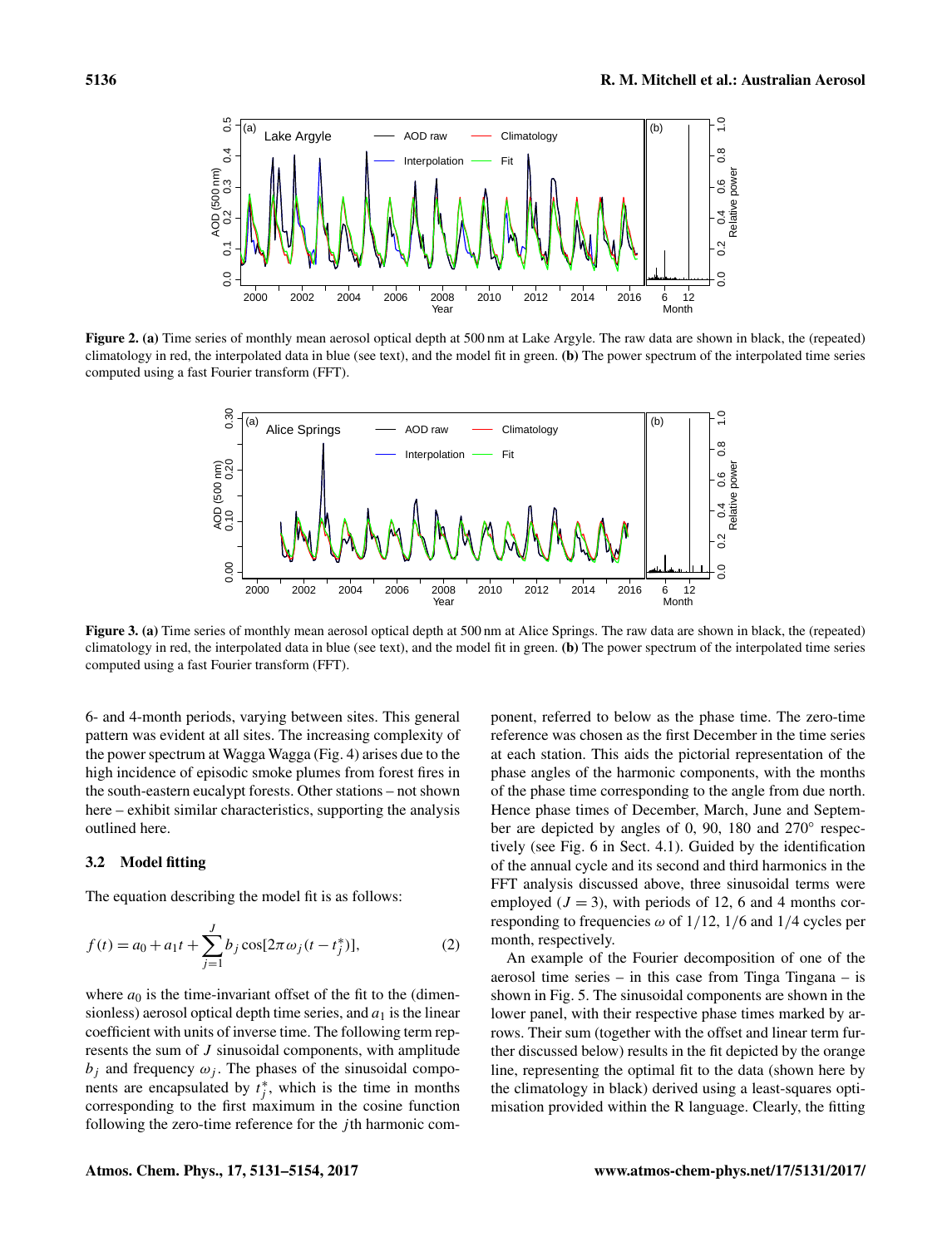<span id="page-6-0"></span>

Figure 4. (a) Time series of monthly mean aerosol optical depth at 500 nm at Wagga Wagga. The raw data are shown in black, the (repeated) climatology in red, the interpolated data in blue (see text), and the model fit in green. (b) The power spectrum of the interpolated time series computed using a fast Fourier transform (FFT).

using the three-component sinusoid is capable of representing the dual peaks in aerosol optical depth observed at Tinga Tingana and in other in arid zone stations, the peaks occurring in the spring and summer. Although the three-term sinusoidal fit has insufficient high-frequency content to represent the narrow peaks observed at this site, the higher-frequency components required are not found to be continent-wide, and the use of this three-component harmonic analysis is sufficient for classification of the various aerosol regimes as further discussed below.

A list of the fitted parameters for all sites is given in Table [2.](#page-7-0) As well as the parameters defined in Eq. [\(2\)](#page-5-2), the table lists the square of Pearson's correlation coefficient  $(R^2)$ . The linear trend parameter  $a_1$  and its significance are further discussed below.

## 4 Results

# <span id="page-6-1"></span>4.1 Amplitude and phase of the aerosol optical depth of harmonic components

A geographic depiction of the fitted amplitudes and phases at all sites is shown in Fig. [6.](#page-8-0) This clearly shows the increase in amplitude of the periodic components from south to north, and the general coherence of their phase relationship across the continent. However, at Darwin the phase time of the annual cycle is noticeably earlier (10.3 months) than at all other tropical sites (11.0 months), suggesting an earlier onset of the burning season at Darwin than at other sites. Comparison of the fitted functions with those at other tropical stations (Broome, Lake Argyle and Jabiru) indeed shows slightly earlier onset of the rise toward the October peak at Darwin than at the other tropical stations. In addition, the other stations show a broader peak declining later than at Darwin. This earlier decline from the October peak contributes to earlier phase time at Darwin than at the other sites. Both effects can be understood as the high population density around Darwin relative to the other stations, leading to many fires early in

<span id="page-6-2"></span>

Figure 5. Illustration of the Fourier decomposition of the periodic component of the aerosol optical depth at Tinga Tingana. The fitted curve (orange) results from the addition of the offset plus linear trend (dashed line) to the three sinusoids corresponding to periods of 12 months (blue), 6 months (red) and 4 months (green). The arrowed phase times of the three sinusoids were 11.4, 2.9 and 1.1 months respectively. The phase times are referenced to the first December in each time series, denoted as month zero in this plot. The observed climatology is shown as the black solid line. The linear trend apparent in the dashed line is not significant at the 5 % level (see Table [2\)](#page-7-0).

the dry season. By contrast, the burning in the more remote regions is more driven by natural ignition, and hence peaks later when the fuel is drier. The reduced influence of human activity – with fewer late season fires being lit closer to Darwin – supports the persistence of the smoke aerosol later in the dry season at the more remote stations.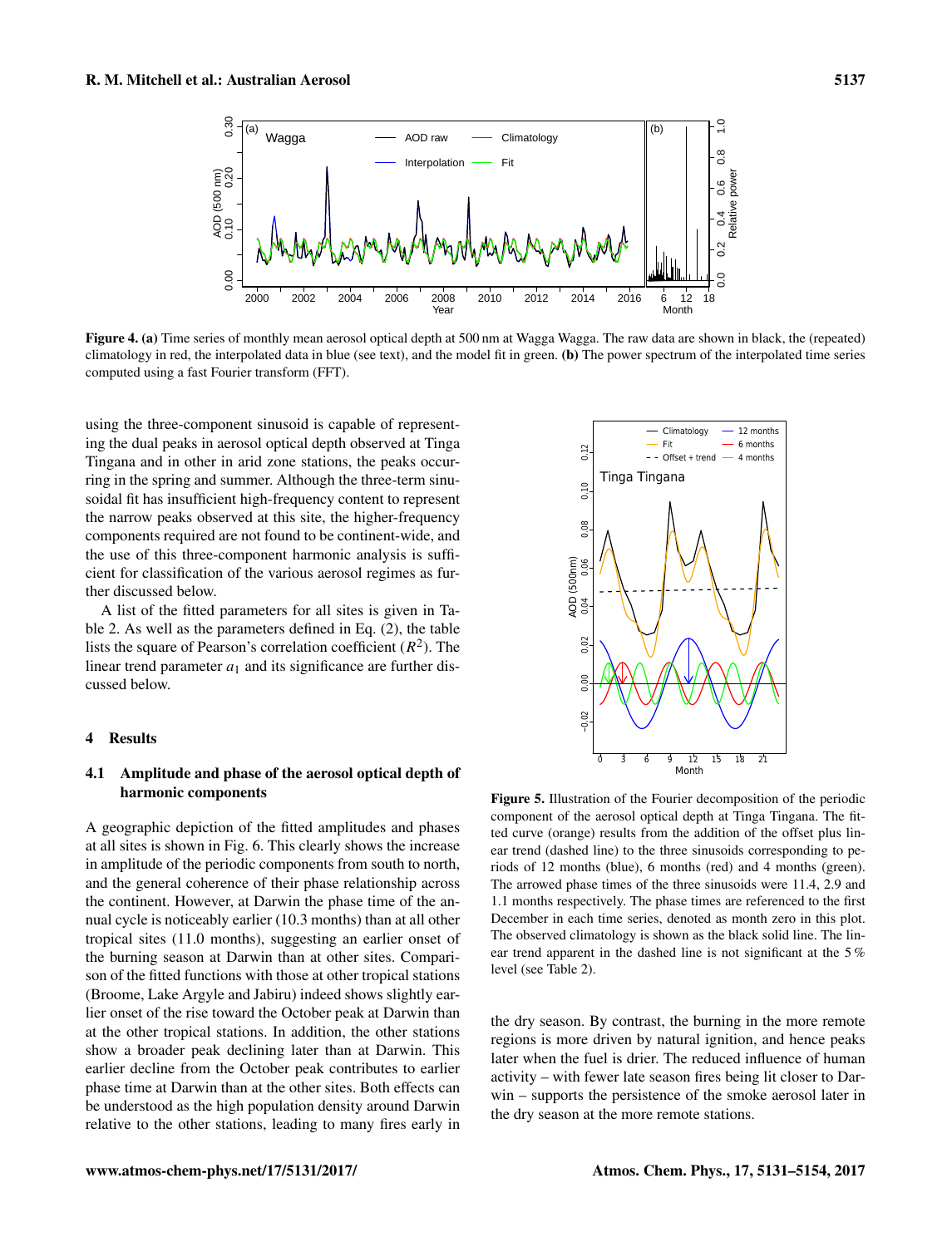<span id="page-7-0"></span>

|                       |        |       |                |          |          | 12 months |          | 6 months |         | 4 months |       |
|-----------------------|--------|-------|----------------|----------|----------|-----------|----------|----------|---------|----------|-------|
| Station               | Months | $R^2$ | a <sub>0</sub> | $a_1$    | $P(a_1)$ | $b_{12}$  | $t_{12}$ | $b_6$    | $t_{6}$ | $b_4$    | $t_4$ |
| Darwin                | 194    | 0.670 | 0.150          | 0.000    | 0.669    | 0.079     | 10.3     | 0.028    | 3.8     | 0.013    | 1.8   |
| Jabiru                | 151    | 0.685 | 0.165          | $-0.001$ | 0.198    | 0.089     | 11.0     | 0.026    | 4.2     | 0.016    | 1.8   |
| Lake Argyle           | 177    | 0.601 | 0.147          | $-0.002$ | 0.056    | 0.086     | 11.0     | 0.037    | 4.0     | 0.023    | 1.5   |
| <b>Broome</b>         | 181    | 0.527 | 0.136          | $-0.002$ | 0.005    | 0.067     | 11.0     | 0.029    | 4.0     | 0.013    | 1.7   |
| Townsville            | 37     | 0.604 | 0.094          | $-0.006$ | 0.168    | 0.031     | 11.3     | 0.005    | 3.1     | 0.011    | 1.3   |
| <b>Tennant Creek</b>  | 82     | 0.688 | 0.090          | $-0.004$ | 0.038    | 0.054     | 10.9     | 0.022    | 3.9     | 0.011    | 1.7   |
| Learmonth             | 87     | 0.736 | 0.055          | 0.001    | 0.000    | 0.033     | 11.7     | 0.009    | 3.4     | 0.006    | 1.6   |
| Rockhampton           | 183    | 0.692 | 0.087          | $-0.001$ | 0.015    | 0.043     | 11.4     | 0.012    | 3.8     | 0.005    | 1.4   |
| Longreach             | 31     | 0.697 | 0.072          | $-0.011$ | 0.046    | 0.036     | 11.4     | 0.009    | 4.6     | 0.003    | 1.6   |
| Alice Springs         | 180    | 0.586 | 0.064          | $-0.001$ | 0.021    | 0.033     | 11.2     | 0.011    | 3.8     | 0.006    | 1.7   |
| <b>Birdsville</b>     | 115    | 0.688 | 0.056          | $-0.001$ | 0.100    | 0.024     | 10.9     | 0.010    | 3.6     | 0.007    | 1.6   |
| Geraldton             | 115    | 0.397 | 0.064          | $-0.000$ | 0.365    | 0.031     | 11.9     | 0.005    | 2.1     | 0.006    | 1.3   |
| Tinga Tingana         | 121    | 0.382 | 0.048          | 0.001    | 0.157    | 0.023     | 11.4     | 0.011    | 2.9     | 0.011    | 1.1   |
| Kalgoorlie            | 79     | 0.737 | 0.046          | 0.000    | 0.686    | 0.016     | 11.0     | 0.007    | 3.1     | 0.006    | 1.3   |
| Fowlers Gap           | 34     | 0.731 | 0.042          | 0.004    | 0.010    | 0.011     | 10.9     | 0.006    | 3.0     | 0.006    | 1.6   |
| Woomera               | 42     | 0.752 | 0.040          | 0.002    | 0.044    | 0.014     | 10.7     | 0.007    | 3.6     | 0.006    | 1.6   |
| Lake Lefroy           | 46     | 0.756 | 0.049          | 0.002    | 0.026    | 0.016     | 11.1     | 0.005    | 2.8     | 0.007    | 1.3   |
| Cobar                 | 38     | 0.750 | 0.045          | $-0.001$ | 0.315    | 0.013     | 11.4     | 0.005    | 2.9     | 0.009    | 1.5   |
| Mildura               | 102    | 0.476 | 0.056          | $-0.000$ | 0.053    | 0.011     | 11.0     | 0.009    | 2.9     | 0.008    | 1.3   |
| Adelaide              | 154    | 0.510 | 0.058          | 0.000    | 0.880    | 0.014     | 10.4     | 0.006    | 3.3     | 0.006    | 1.2   |
| Wagga Wagga           | 190    | 0.310 | 0.061          | $-0.000$ | 0.944    | 0.017     | 0.1      | 0.007    | 2.9     | 0.008    | 1.2   |
| Canberra              | 148    | 0.181 | 0.077          | $-0.002$ | 0.131    | 0.025     | 0.6      | 0.009    | 2.3     | 0.012    | 1.1   |
| Canberra <sup>b</sup> | 144    | 0.413 | 0.061          | 0.000    | 0.308    | 0.018     | 0.4      | 0.009    | 3.1     | 0.005    | 1.2   |

A regional phase change is also evident in south-eastern Australia, in the west–east transect Adelaide, Mildura, Wagga Wagga and Canberra. The corresponding phase times are 10.4, 11.0, 0.1 and 0.6 months respectively, showing a trend toward a later spring–summer aerosol peak in moving from west to east. This is caused by the increasing strength of the summer component relative to the spring component in the compound peak, a consequence of the increasingly forested and (hence) bushfire-prone character of the more easterly sites. This is particularly true of Wagga Wagga and Canberra, where major incursions of smoke aerosol are found in the austral summer months. In contrast, the arid zone aerosol has a greater magnitude during the austral spring.

Aerosol sources contributing to the noted rise during spring are heterogeneous, with suggested contributions from fine aeolian dust [\(Mitchell et al.,](#page-22-16) [2010\)](#page-22-16), a combination of biomass burning smoke, fine dust, and maritime aerosol from long-range transport [\(Radhi et al.,](#page-23-14) [2010\)](#page-23-14), and exogenous biomass burning aerosol originating in southern Africa or even South America [\(Rosen et al.,](#page-23-15) [2000\)](#page-23-15).

Both Geraldton  $(t_{12}^* = 11.9 \text{ months})$  and Learmonth (11.7 months) on the Western Australian coast show an aerosol peak near the end of the calendar year and are thus distinct from both the tropical stations further north and the temperate stations further south. These stations lie in the significant but poorly studied north-west pathway for dust transport out of the central arid zone [\(Karlson et al.,](#page-22-23) [2014\)](#page-22-23), and their aerosol dynamics warrants closer study.

Further results from the spectral analysis allow an exploratory classification into different aerosol regimes, as described below in Sects. [4.2,](#page-7-1) [4.3](#page-8-1) and [4.4.](#page-9-0)

# <span id="page-7-1"></span>4.2 Comparison of harmonic amplitudes of Ångström exponent and aerosol optical depth

The fitting procedure described above was applied to the time series of both aerosol optical depth and Ångström exponent.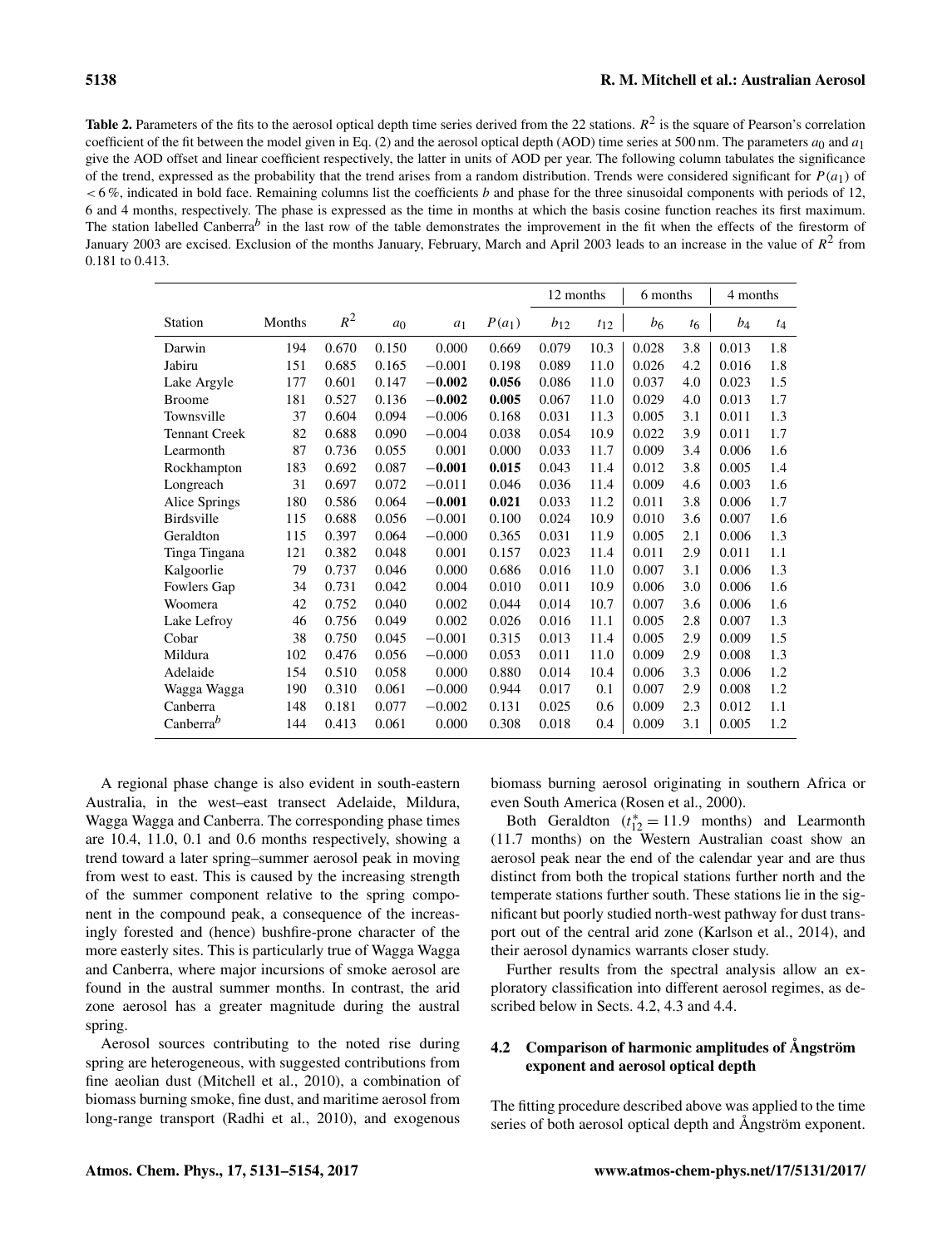<span id="page-8-0"></span>

Figure 6. Amplitude and phase of the 12-month (blue), 6-month (red) and 4-month (green) components of the sinusoidal functions fitted to the time series of aerosol optical depth at 500 nm. The length of the bars is proportional to their amplitude, while the angles measured clockwise from due north indicate their phase. In (a), all three components are shown. Panel (b) presents an expanded version of the 6-month (red) and 4-month (green) components, where the lengths of these two components are scaled up by a factor of 3 relative to (a).

For the Ångström exponent, this leads to a set of fitted parameters analogous to those shown in Table [2,](#page-7-0) although, for brevity, these are not shown. However, once the optimised fit for each station is obtained, its peak-to-peak amplitude can be determined for both the aerosol optical depth and Ångström exponent. A scatterplot of the amplitudes found for the Ångström exponent against that for the aerosol optical depth is shown in Fig. [7,](#page-8-2) for all stations where the data record is 5 years or more.

Some separation of different aerosol regimes is possible from Fig. [7.](#page-8-2) In particular, the tropical stations are easily identified by their large aerosol optical depth amplitude  $(A<sub>\tau</sub> > 0.2)$  and clustering around Ångström exponent amplitude ( $A_{AE} \sim 1.0$ ). A large number of stations lie within  $0.03 < A<sub>\tau</sub> < 0.1$  but with a large range of  $A<sub>AE</sub>$  between 0.4

<span id="page-8-2"></span>

Figure 7. Plot of the periodic amplitudes of the Ångström exponent against aerosol optical depth at 500 nm. The amplitudes were obtained from the peak-to-peak excursion of the fitted functions representing the periodic component of the respective aerosol quantities.

and 0.9. This rectangular region was divided into "temperate" and "arid", with the suggested division at  $A_{AE} \sim 0.6$ . Perhaps surprisingly given its coastal location, this classification places Adelaide in the arid regime, possibly a result of the transport of dust over Adelaide during the summer months. By contrast, the more easterly stations at Wagga Wagga and Canberra have lower  $A_{AE}$ , as does Kalgoorlie, in temperate inland Western Australia.

The three stations Tennant Creek, Learmonth and Rockhampton fall outside the suggested classification rectangles. Tennant Creek is clearly a tropical station with somewhat reduced  $A_{\tau}$ , consistent with its location between Darwin and Alice Springs. Learmonth combines the  $A_{AE}$  of a tropical station with the  $A_{\tau}$  of an arid zone station, while Rockhampton shows a puzzlingly small  $A_{\tau}$  given its location in coastal tropical Queensland. The aerosol regimes at Learmonth and Rockhampton warrant further study.

# <span id="page-8-1"></span>4.3 The 6- and 4-month components of the aerosol optical depth

For the tropical stations, the seasonal aerosol cycle is largely controlled by the 12-month component, with the second and third harmonics of lesser importance. However, for the arid zone and temperate stations, the higher-frequency components are crucial in defining the dual-peaked nature of the compound spring–summer aerosol maximum, particularly the balance between the spring and summer components. For example, the seasonal cycle of aerosol at the arid zone station Tinga Tingana shown in Fig. [5](#page-6-2) has dual peaks in September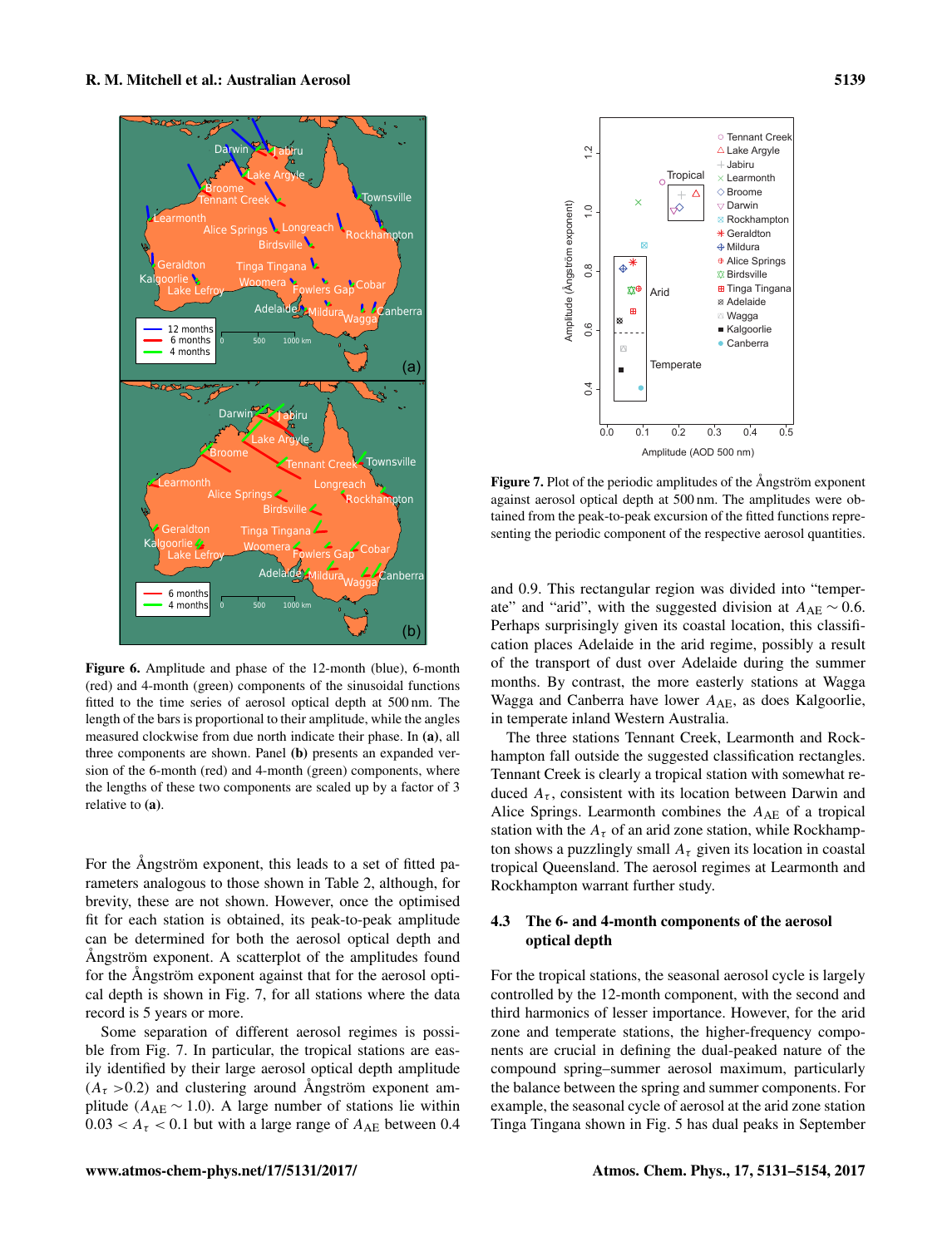<span id="page-9-1"></span>

Figure 8. Plot of the amplitudes of the sinusoidal components with a period of 4 months (vertical axis) against the amplitude of the 6 monthly component (horizontal axis), both relative to the 12-month amplitude. The relative 4-monthly amplitude controls the extent of double-peaking in the spring–summer period.

and January, which can be understood by the interaction of the 6- and 4-month cycles with the annual cycle.

This is further explored in Fig. [8,](#page-9-1) which plots the amplitude ratio of the 4- to 12-month component  $(A_{4+12})$ , against that of the 6- to 12-month component  $(A_6:12)$ . This plot exhibits an reversed "L-shaped" distribution, with a horizontal arm at  $A_{4 \pm 12} \sim 0.2$ , and vertical arm at  $A_{6 \pm 12} \sim 0.4$ . The horizontal arm contains all the tropical stations excepting Lake Argyle, confirming the weakness of the 4-month component at these stations. At the far left of this arm lie the two west coastal stations of Geraldton and Learmonth, suggesting that their seasonal cycle is largely determined by the 12-month component, with weak contributions at both 6 and 4 months.

The vertical arm contains a mixture of arid and temperate stations, increasing toward Wagga Wagga and Canberra, the only stations where  $A_4$ : 12 exceeds  $A_6$ : 12. This is a consequence of the large summer smoke aerosol signal associated with these stations, as already discussed. The "outlier" of Mildura arises because of the relatively small amplitude of the annual component, rather than excessively high amplitudes at 6 and 4 months.

## <span id="page-9-0"></span>4.4 The balance between episodic and periodic aerosol

The residual or difference between the optimised model fit to the observed time series (Eq. [2\)](#page-5-2) and the data itself is considered to be the "episodic" component of the aerosol signal, in

<span id="page-9-2"></span>

Figure 9. The standard deviation of the episodic component of the aerosol optical depth expressed as a fraction of the amplitude of the periodic aerosol optical depth at 500 nm, plotted against the amplitude of the periodic aerosol optical depth at 500 nm. This allows clear separation between (a) the tropical stations, and (b) stations effected by increasingly large episodic activity. Stations where the episodic standard deviation is more than 30 % of the periodic component include the smoke-affected temperate stations of Wagga Wagga and Canberra, and the dust-dominated station at Tinga Tingana. The high episodic aerosol at Wagga Wagga and Canberra is consistent with the increasing incidence of smoke aerosol from forested areas from west to east.

the sense that it is determined by unpredictable episodes such as fires or dust storms which depart from the "periodic" component that governs the parameters of the fitted model. Figure [9](#page-9-2) shows the standard deviation of the residual (expressed as a fraction of the peak-to-peak amplitude of its periodic variation) against the peak-to-peak amplitude of the periodic function fitted to the aerosol optical depth at 500 nm. The standard deviation was chosen as it includes extreme values, unlike other measures of variation such as the interquartile range.

Figure [9](#page-9-2) allows separation of (a) the four tropical stations, (b) a cluster of 5 stations with episodic variation at  $\sim$  20%, and (c) an extended series of stations with episodic variation between 24 and 50 %. The stations with episodic variation above 30 % include the smoke-affected Wagga Wagga (46 %) and Canberra (49 %) and the dust-dominated Tinga Tingana (36 %). Geraldton (39 %) and Adelaide (32 %) are also in this group, although the aerosol sources responsible are less clear. This result suggests that proximity to forested areas prone to irregular bushfires (unlike the savanna burning in the tropical north) engenders the greatest episodic variation found across the sites studied.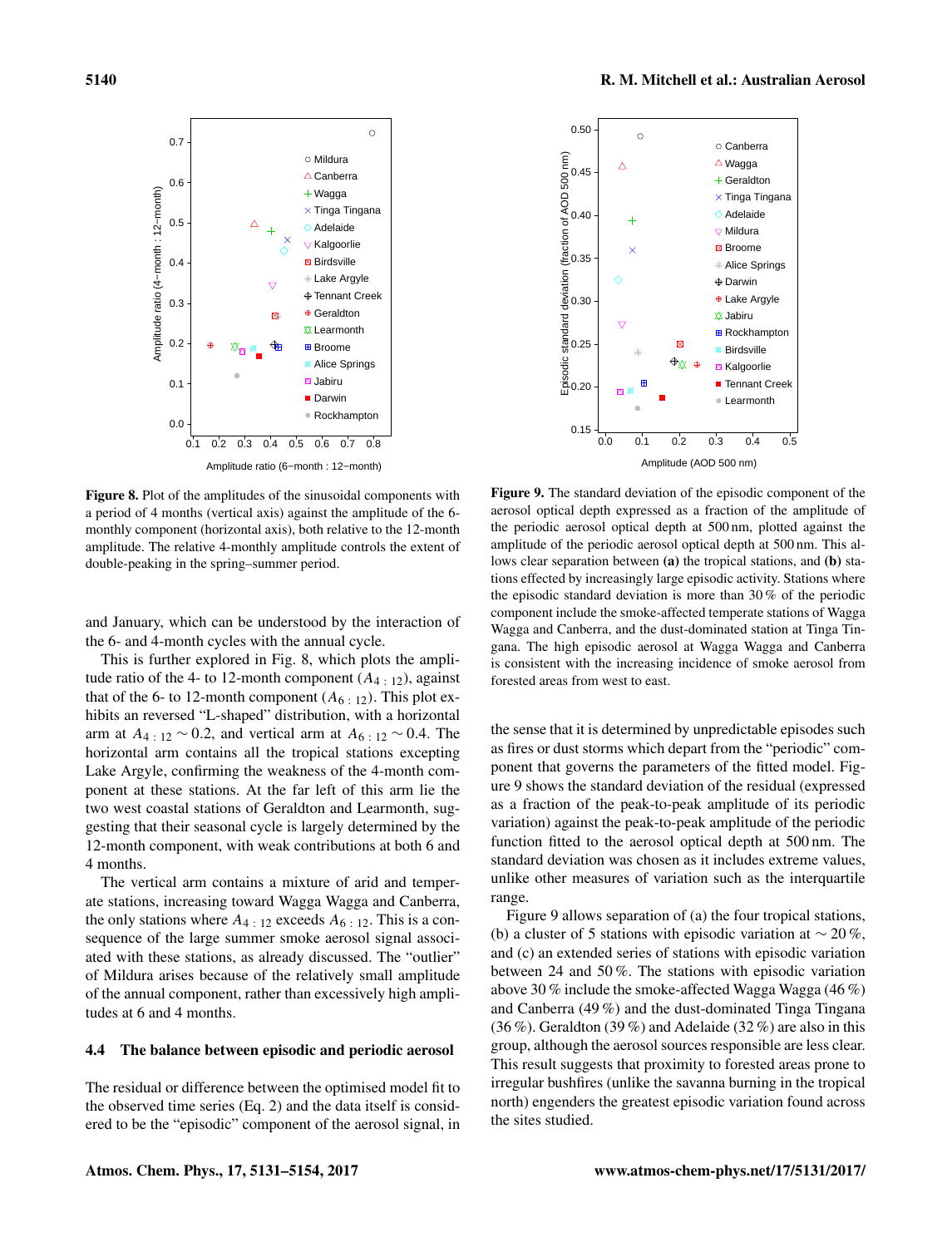<span id="page-10-0"></span>**Table 3.** Analysis of linear trends  $a_1$  expressed as the change in aerosol optical depth per year. Only stations with at least a 10-year data record and trend significance of  $P(a_1) \le 6\%$  are listed.  $\sigma(a_1)$ is the standard uncertainty in  $a_1$ .

| Station       | Months | $P(a_1)$ | $a_1$ (year <sup>-1</sup> ) | $\sigma(a_1)$ |
|---------------|--------|----------|-----------------------------|---------------|
| Lake Argyle   | 177    | 0.056    | $-0.0017$                   | 0.00086       |
| <b>Broome</b> | 181    | 0.005    | $-0.0022$                   | 0.00077       |
| Rockhampton   | 183    | 0.015    | $-0.0009$                   | 0.00035       |
| Alice Springs | 180    | 0.021    | $-0.0009$                   | 0.00037       |

#### 4.5 Trends in aerosol optical depth

Trends in aerosol optical depth are difficult to discern because of the inherent stochastic variability imposed on the periodic signal. Hence, long time series are necessary to discern a small signal amidst much noise. For the present data set, we limit the trend analysis to those time series longer than 10 years. This avoids the pitfall that can appear when a multi-year (but sub-decadal) regional change causes a change in aerosol loading. Such a change caused an increase in dust aerosol over the Lake Eyre Basin during the Millennium Drought (2003–2010) [\(Mitchell et al.,](#page-22-16) [2010\)](#page-22-16).

The model used in the present study does return a linear trend, in the form of the coefficient  $a_1$  listed in Table [2,](#page-7-0) together with the significance of the trend, expressed as the probability that the trend arose from a random distribution. It is standard practice to declare the trend significant if the probability of it arising randomly is 5 % or less. In the present case, three of the stations fulfil this criteria, but we relax it slightly to 6 % to enable inclusion of a fourth station. The four stations satisfying both duration of record and significance criteria are listed in Table [3.](#page-10-0)

The table shows that the trends are negative but small. For Lake Argyle and Broome in Australia's north-west (Kimberley) region, the trend expressed as a change in aerosol optical depth at 500 nm is −0.002 per year, with a standard uncertainty of  $\pm 0.0008$ . Assuming the uncertainty is normally distributed, there is a 67 % probability that the trend lies between −0.0028 and −0.0012 per year. For Rockhampton and Alice Springs, the best estimate of the trend is −0.0009 per year, with a corresponding range of  $-0.0012$  to  $-0.0005$ . In summary, it can be stated that there is evidence for a small decrease in aerosol loading at these four sites, with a stronger (but still small) negative trend over the Kimberley stations.

The small negative trend at Alice Springs could well be due to the large aerosol peak in the austral summer 2002– 2003, at the beginning of the Millennium Drought, followed by fairly regular annual cycling thereafter (Fig. [3\)](#page-5-1). The more significant trend at Broome and Lake Argyle is considered given an expectation of increasing intensity of the monsoon in the north-west tropics [\(Rotstayn et al.,](#page-23-16) [2009\)](#page-23-16). Increasing monsoon rainfall can suppress subsequent smoke emission

due to lingering moisture in the vegetation, although associated increased vegetation growth leads to increased smoke emission in subsequent dry seasons. Evidence for this is seen from Fig. [2](#page-5-0) in the suppressed aerosol immediately following the 2010–2011 monsoon (the largest seasonal rainfall on record), but with very large smoke emission during the following burning season (2012). The balance between these competing effects will determine the ultimate direction of any trend. The present analysis suggests that the trend may be negative.

Further context for these trends emerges from a consideration of the projected decrease in global aerosol following from scenarios under which future anthropogenic aerosol (AA) emissions decline. [Rotstayn et al.](#page-23-5) [\(2013\)](#page-23-5) modelled the impact of one such projected decline, following Representative Concentration Pathway 4.5 (RCP4.5; [Taylor et al.,](#page-23-17) [2012\)](#page-23-17). [Rotstayn et al.](#page-23-5) [\(2013\)](#page-23-5) found the expected "unmasking" of greenhouse warming accompanying reduced aerosol emissions, with a less-expected increase in global rainfall caused by changed atmospheric dynamics. RCP4.5 is based on highly spatially inhomogeneous reduction in AA, with reductions over the centres of industrial activity in the Northern Hemisphere reflected as a large reduction in mid-visible aerosol optical depth over the Northern Hemisphere of 0.2 per century over the period 2006–2100. The projected decrease over the Southern Hemisphere is generally smaller, with a decline of  $< 0.05$  per century over Australia. Hence, the observed trends of between 0.001 and 0.002 per year (0.1–0.2 per century) are larger than the modelled decrease (RCP4.5) by a factor between 2 and 4. This suggests that, over Australia, changes in natural aerosol are likely to dominate over inter-hemispheric transport of AA, hence adding weight to the climatological aerosol characterisation presented here.

#### 4.6 Aerosol climatologies

Aerosol climatologies are presented in tabular and graphical formats. For each of the 22 stations included in this study, statistical summaries of aerosol optical depth at 500 nm and the Ångström exponent were prepared in tabular form, based on all individual determinations of the measurands. This allowed generation of quartiles and medians in addition to means. The resulting tables list the monthly mean, lower quartile, median, and upper quartile for both aerosol optical depth and Ångström exponent, for all 22 stations listed in order of decreasing latitude, and shown in Table [A1.](#page-14-0)

For sites where the data record is over 5 years in length, the monthly climatology of aerosol optical depth at 500 nm is displayed in Fig. [10.](#page-11-0) The time axis runs from July to June (rather than January to December) so as not to bisect the aerosol peak, which occurs in the austral spring–summer period (September to February). The grouping of stations into regions was based on the classification suggested by Fig. [7,](#page-8-2) with the three sites lying outside the rectangles la-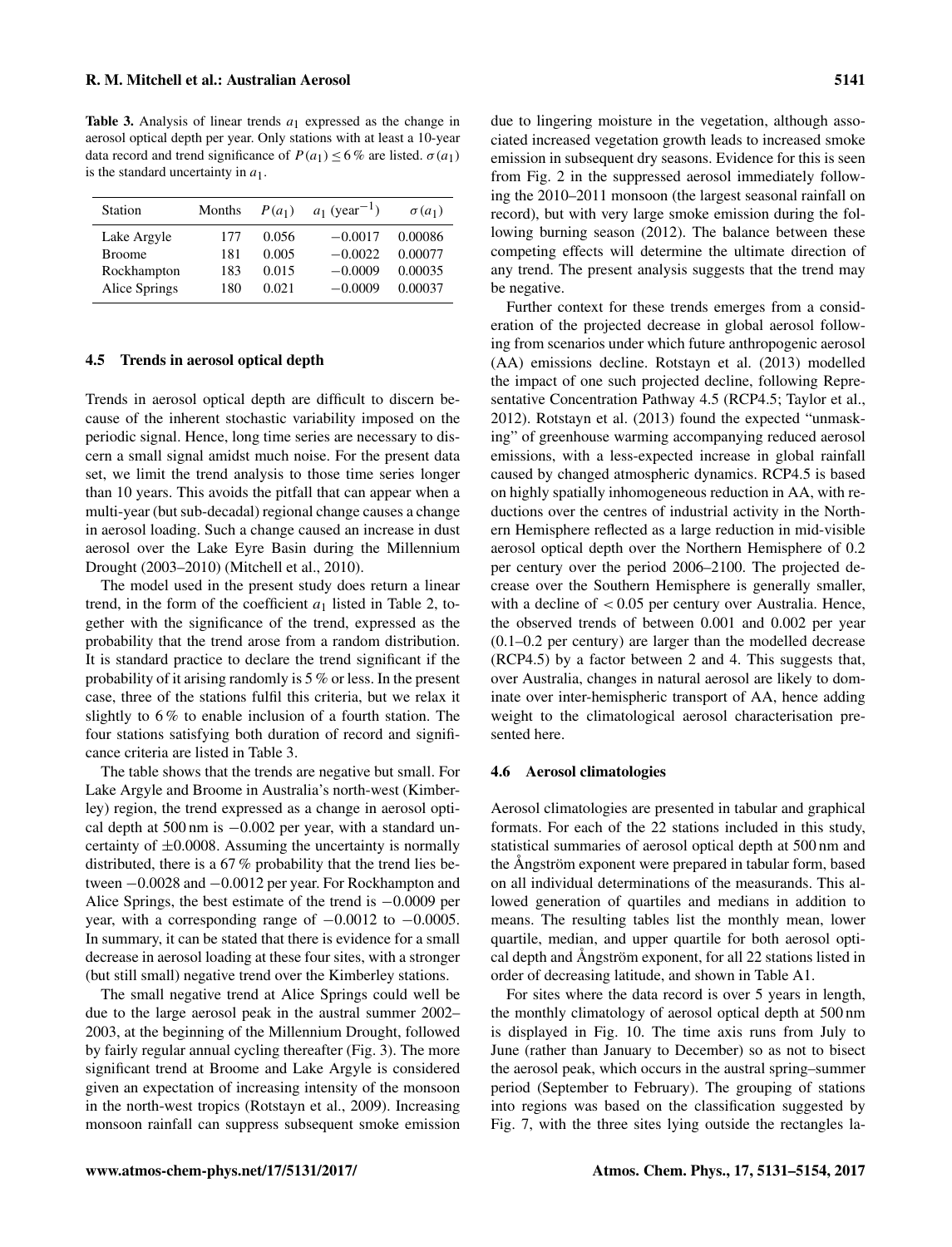<span id="page-11-0"></span>

Figure 10. The monthly climatology of aerosol optical depth at 500 nm, for (a) tropical, (b) unclassified, (c) arid zone, and (d) temperate regions. The plots depict the monthly median, with the vertical bars showing the interquartile range, i.e. the range in aerosol optical depth between the 25th and 75th percentiles. The vertical bars are offset between sites for clarity.

belled "Unclassified", and Adelaide included with the "Temperate" sites, both in view of its transitional characteristics, and to reduce clutter in the "Arid zone" panel. The scale length corresponding to unit optical depth is the same in all four panels to facilitate intercomparison.

## 4.7 Correlation among aerosol time series

The groupings adopted in Fig. [10](#page-11-0) are used to examine correlation of the station time series within groups. The resulting values of Pearson's correlation coefficient  $(R)$  between each station pair in a group are shown in Tables [4–](#page-11-1)[7.](#page-12-0) Unsurprisingly, given the tight clustering found in much of the foregoing analysis, the tropical group shows high correlation between stations, with even the distant pair Broome–Jabiru yielding  $R = 0.8$  (Table [4\)](#page-11-1). Although the correlation between arid zone station pairs is weaker across the board, the pair Alice Springs–Birdsville showed the highest coefficient in the present study, at  $R = 0.92$  (Table [5\)](#page-11-2). The large episodic aerosol component in the bushfire-prone part of the temperate group reduces expectations of high correlation coefficients, so it is surprising to note the coefficient of  $R = 0.795$ between Wagga Wagga and Canberra (Table [6\)](#page-12-1), suggesting regional-scale linkage via correlated smoke episodes. The results seen in Table [7](#page-12-0) for the "Unclassified" stations are yet more surprising, particularly the coefficient of  $R = 0.73$  between the pair Learmonth–Rockhampton, located on opposite sides of the continent at a distance of ∼ 3730 km. The implication is that the mechanisms responsible for aerosol

<span id="page-11-1"></span>Table 4. Pearson's correlation coefficient between all tropical station pairs, for stations with time series of 60 months or greater.

| Tropical<br>station | Darwin | Jabiru | L. Argyle | <b>Broome</b> |
|---------------------|--------|--------|-----------|---------------|
| Darwin              | 1.000  | 0.888  | 0.827     | 0.750         |
| Jabiru              | 0.888  | 1.000  | 0.869     | 0.804         |
| L. Argyle           | 0.827  | 0.869  | 1.000     | 0.883         |
| <b>Broome</b>       | 0.750  | 0.804  | 0.883     | 1.000         |

<span id="page-11-2"></span>Table 5. Pearson's correlation coefficient between all arid zone station pairs, for stations with time series of 60 months or greater.

| Arid zone<br>station | Alice | <b>Birdsville</b> | Geraldton | T. Tingana | Mildura |
|----------------------|-------|-------------------|-----------|------------|---------|
| Alice                | 1.000 | 0.920             | 0.569     | 0.732      | 0.577   |
| <b>Birdsville</b>    | 0.920 | 1.000             | 0.550     | 0.748      | 0.574   |
| Geraldton            | 0.569 | 0.550             | 1.000     | 0.361      | 0.469   |
| T. Tingana           | 0.732 | 0.748             | 0.361     | 1.000      | 0.757   |
| Mildura              | 0.577 | 0.574             | 0.469     | 0.757      | 1.000   |

generation and transport have much in common at both regional and trans-continental scales.

A further mechanism underlying this correlation is the intercontinental transport of aerosol plumes from southern Africa and possibly South America considered by [Rosen](#page-23-15) [et al.](#page-23-15) [\(2000\)](#page-23-15). Although they measured the plumes from only one site, such material is likely to be well dispersed follow-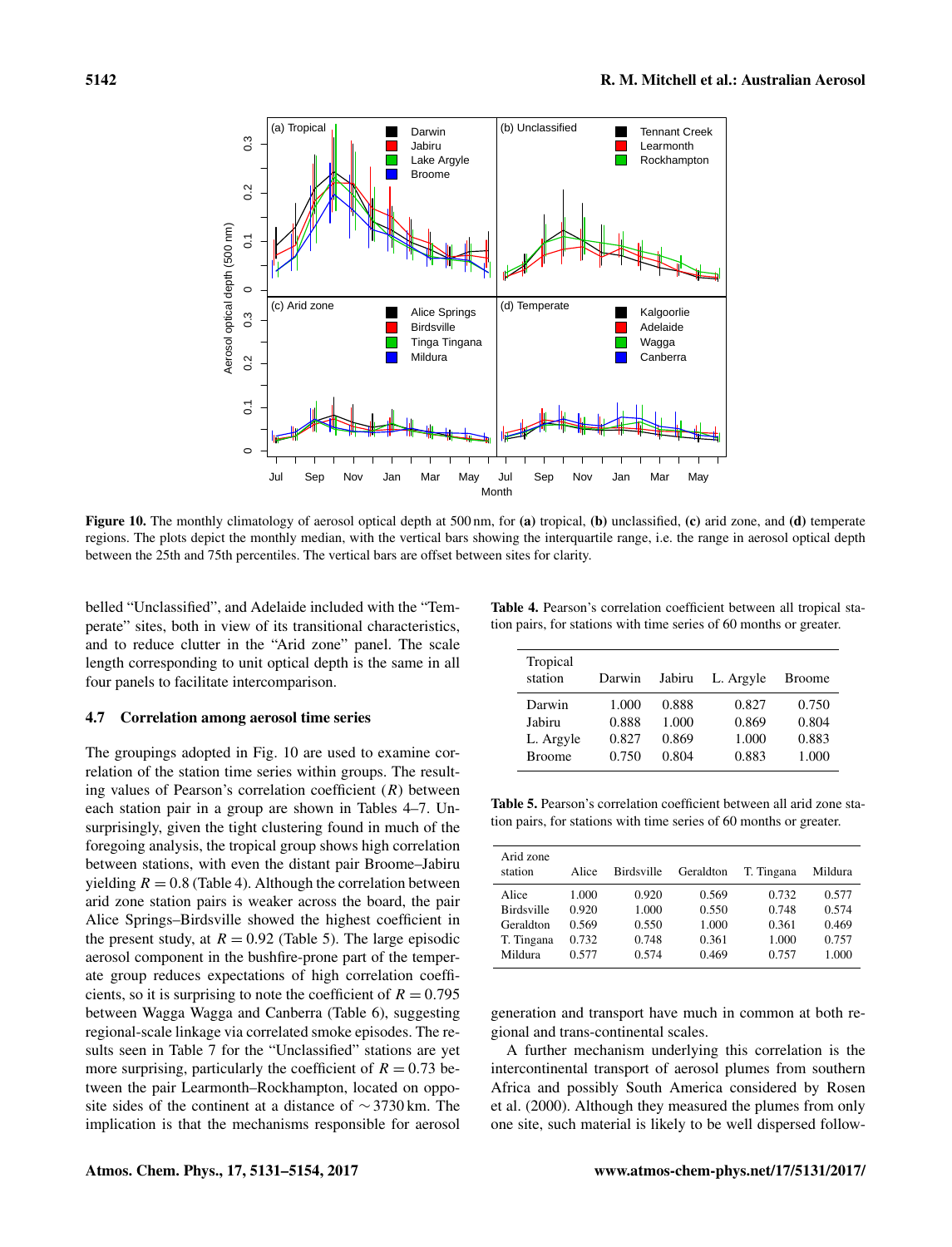<span id="page-12-1"></span>Table 6. Pearson's correlation coefficient between all temperate station pairs, for stations with time series of 60 months or greater.

| Temperate<br>Station | Kalg. | Adel. | Wagga | Canberra |
|----------------------|-------|-------|-------|----------|
| Kalg.                | 1.000 | 0.680 | 0.492 | 0.263    |
| Adel.                | 0.680 | 1.000 | 0.575 | 0.375    |
| Wagga                | 0.492 | 0.575 | 1.000 | 0.795    |
| Canberra             | 0.263 | 0.375 | 0.795 | 1.000    |

<span id="page-12-0"></span>Table 7. Pearson's correlation coefficient between all unclassified station pairs, for stations with time series of 60 months or greater.

| Unclassified<br><b>Station</b> | Tennant Ck Learmonth |       | Rockhampton |
|--------------------------------|----------------------|-------|-------------|
| Tennant Ck                     | 1.000                | 0.761 | 0.829       |
| Learmonth                      | 0.761                | 1.000 | 0.726       |
| Rockhampton                    | 0.829                | 0.726 | 1.000       |

ing long-range transport, and was shown to contribute ∼ 0.02 to the mid-visible aerosol optical depth over Mildura. This is significant given the aerosol "offset" of 0.05–0.06 typical of the arid zone stations (Table [2\)](#page-7-0), so the widespread presence of this aerosol source could well boost the correlation among widely separated stations. Further analysis of the prevalence and uniformity of these layers is required.

## 5 Summary and conclusions

Analysis of the aerosol records at 22 stations across the Australian continent has been carried out with dual aims in mind: (a) generation of benchmark aerosol climatologies across the continent, and (b) classification of Australian continental aerosol types based on their measured time series. The latter goal was achieved by Fourier analysis which suggested that most of the seasonal variation could be explained by just three periodic terms, corresponding to the annual cycle and its second and third harmonics. Fitted coefficients arising from a model constructed on this basis support the following principal conclusions.

- 1. The proposed model explains 50 % or more of the variance at 17 of the 22 sites (77 %), and hence provides a basis on which to infer aerosol classification and to examine the time series for possible trends.
- 2. Analysis of the fitted parameters suggests that Australian aerosol can be classified into three groups – tropical, arid and temperate – although there is overlap between the latter two groups on some measures.
- 3. Tropical aerosol is distinguished by a large and dominant annual mode, resulting from savanna burning in Australia's tropical zone. Consideration of the phase of
- 4. Arid zone aerosol is seasonally bimodal, often showing dual peaks in the austral spring and summer (typically September–January). This is associated with an increase in amplitude of the 4-monthly harmonic relative to the annual (12-month) signal. Arid zone sites are characterised by an increasing episodic component toward active dust-source regions.
- 5. Temperate zone aerosol is characterised by a smallamplitude periodic component, with an increasing episodic component caused by smoke aerosol arising from fire-prone eucalypt forests. This episodic component increases along a west–east transect with proximity to the forested areas of the south-east.
- 6. Significant decadal trends in aerosol optical depth at the 6 % level or below were found at 4 of the 22 stations. The magnitude of the trends was small, with a decline in aerosol optical depth at 500 nm of ∼ 0.002 per year in the Kimberley region of the tropical north-west and  $~\sim$  0.001 per year at Alice Springs and Rockhampton. However, these trends are much larger than those projected to occur over Australia through future reductions in Northern Hemisphere anthropogenic aerosol emissions.
- 7. Strong correlation was found both among stations in the same group and, remarkably, between stations separated by the full width of the continent. It follows that, on a monthly timescale, aerosol sources over Australia are driven by mechanisms that do not vary greatly either on regional or continental scales. There is evidence that intercontinental transport of biomass burning aerosol may play a significant role in this.

Despite the strong coherence in Australian aerosol just noted, we caution that this applies to monthly mean data. The extent to which such coherence applies on shorter timescales is unclear, although its persistence among tropical stations was explored by [Mitchell et al.](#page-22-9) [\(2013\)](#page-22-9). Although a monthly climatology is useful for low-frequency applications, including solar resource prediction and arguably climate change, it is by no means suitable for applications requiring instantaneous aerosol fields such as the atmospheric correction of remote sensing imagery from satellites. Hence, future work will consider the relation between the instantaneous and monthly mean aerosol, as well as the predictive capacity of the latter. Future work will also be directed to filling in the geographical gaps evident in the present study, particularly the lack of stations over Victoria and Tasmania.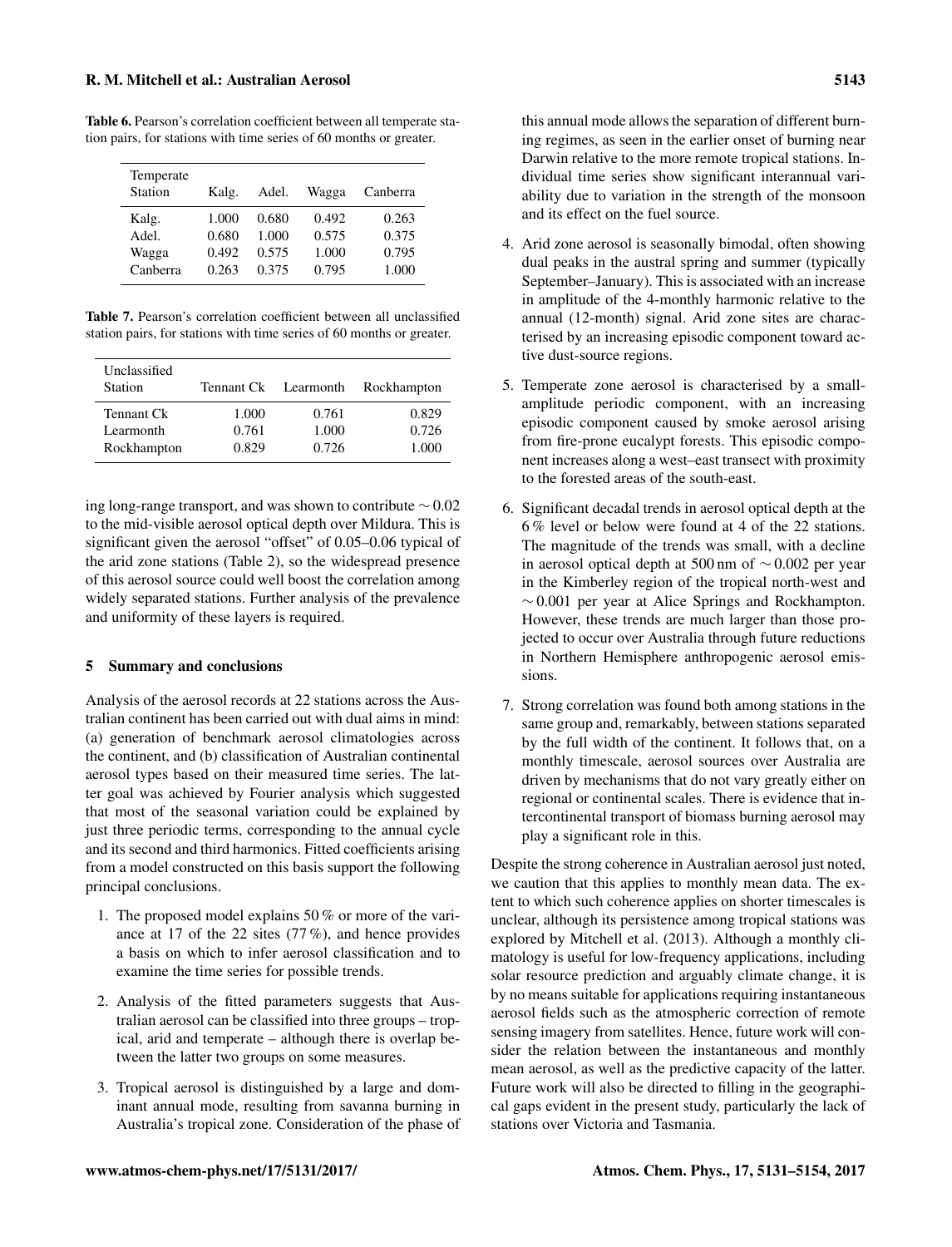*Data availability.* All Bureau of Meteorology aerosol data used in this paper will be available from the Global Atmospheric Watch Aerosol Data portal by the end of 2017. Aerosol data from the CSIRO/AeroSpan system are available from the AERONET website at [http://aeronet.gsfc.nasa.gov/.](http://aeronet.gsfc.nasa.gov/)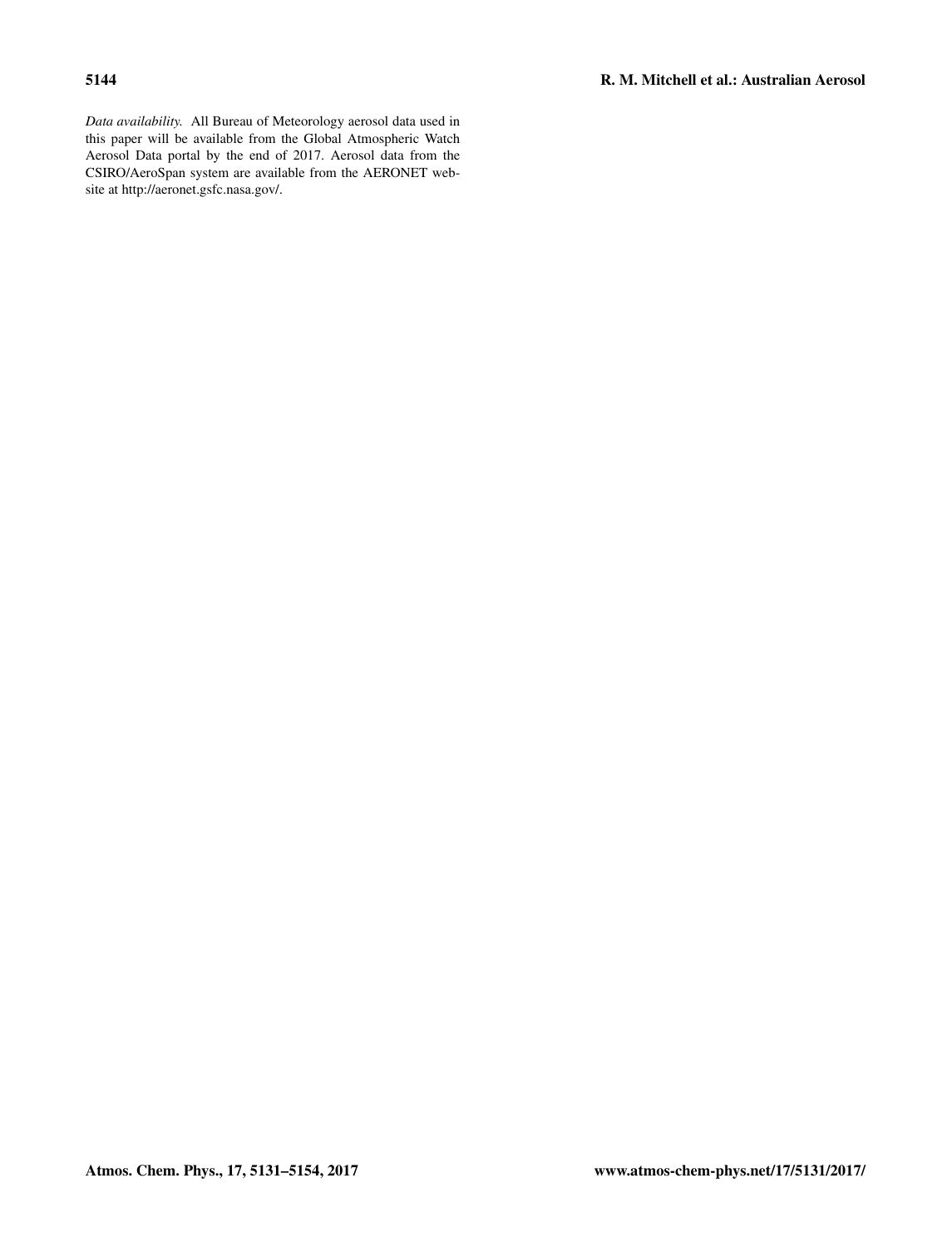# Appendix A: Climatological tables

<span id="page-14-0"></span>Table A1. Monthly climatology of 500 nm aerosol optical depth and Ångström exponent at all 22 stations, listed in order of decreasing latitude. The column labelled "Nobs" lists the number of instantaneous determinations of the measurand underlying the statistics. The columns labelled 25Q and 75Q list the break points at the first quartile (25 %) and third quartile (75 %) respectively. For the Bureau stations (denoted "BoM" in the header), the Ångström exponent before 2009 was calculated using the wavelength pair (500, 778 nm). For 2009 and beyond, the wavelength pair (500, 868 nm) was used (see text). For the CSIRO AeroSpan stations, denoted "CSIRO", the wavelength pair (440, 870 nm) was used throughout.

| Darwin (12.42° S, BoM)                 |         |             |       |       | Aerosol optical depth, 500 nm |       | Ångström exponent |      |                   |        |      |
|----------------------------------------|---------|-------------|-------|-------|-------------------------------|-------|-------------------|------|-------------------|--------|------|
| Month                                  | Years   | <b>Nobs</b> | Mean  | 25Q   | Median                        | 75Q   | <b>Nobs</b>       | Mean | 25Q               | Median | 75Q  |
| $\,1\,$                                | 13      | 17430       | 0.140 | 0.088 | 0.123                         | 0.172 | 17430             | 0.57 | 0.27              | 0.54   | 0.84 |
| $\overline{c}$                         | 12      | 21399       | 0.120 | 0.074 | 0.098                         | 0.145 | 21399             | 0.58 | 0.26              | 0.68   | 1.05 |
| 3                                      | 13      | 31050       | 0.098 | 0.062 | 0.083                         | 0.119 | 31050             | 0.86 | 0.53              | 0.89   | 1.16 |
| $\overline{4}$                         | 12      | 73545       | 0.078 | 0.050 | 0.064                         | 0.089 | 73545             | 0.93 | 0.58              | 0.92   | 1.24 |
| 5                                      | 13      | 105951      | 0.092 | 0.057 | 0.079                         | 0.108 | 105951            | 1.13 | 0.81              | 1.15   | 1.46 |
| 6                                      | 14      | 134 604     | 0.099 | 0.058 | 0.081                         | 0.120 | 134 604           | 1.22 | 0.89              | 1.22   | 1.59 |
| 7                                      | 14      | 139413      | 0.105 | 0.065 | 0.091                         | 0.129 | 139413            | 1.18 | 0.88              | 1.20   | 1.49 |
| 8                                      | 15      | 126444      | 0.149 | 0.095 | 0.129                         | 0.178 | 126444            | 1.29 | 1.05              | 1.30   | 1.54 |
| 9                                      | 15      | 108 975     | 0.230 | 0.157 | 0.208                         | 0.278 | 108975            | 1.34 | 1.19              | 1.36   | 1.54 |
| 10                                     | 15      | 86430       | 0.260 | 0.186 | 0.243                         | 0.313 | 86430             | 1.26 | 1.12              | 1.30   | 1.45 |
| 11                                     | 15      | 54747       | 0.238 | 0.153 | 0.215                         | 0.300 | 54747             | 1.22 | 1.01              | 1.29   | 1.50 |
| 12                                     | 15      | 36378       | 0.165 | 0.102 | 0.141                         | 0.188 | 36378             | 0.90 | 0.65              | 0.96   | 1.24 |
| Jabiru $(12.66^{\circ} S, CSIRO)$      |         |             |       |       | Aerosol optical depth, 500 nm |       |                   |      | Ångström exponent |        |      |
| Month                                  | Years   | <b>Nobs</b> | Mean  | 25Q   | Median                        | 75Q   | <b>Nobs</b>       | Mean | 25Q               | Median | 75Q  |
| 01                                     | 9       | 6417        | 0.187 | 0.113 | 0.150                         | 0.212 | 6417              | 0.57 | 0.21              | 0.52   | 0.85 |
| 02                                     | $\,8\,$ | 8371        | 0.128 | 0.080 | 0.110                         | 0.149 | 8371              | 0.65 | 0.29              | 0.68   | 1.06 |
| $03\,$                                 | 10      | 12124       | 0.114 | 0.067 | 0.096                         | 0.125 | 12124             | 0.78 | 0.42              | 0.80   | 1.11 |
| 04                                     | 11      | 25762       | 0.084 | 0.051 | 0.068                         | 0.092 | 25762             | 0.85 | 0.49              | 0.86   | 1.23 |
| 05                                     | 13      | 40694       | 0.088 | 0.051 | 0.071                         | 0.101 | 40694             | 0.97 | 0.60              | 0.99   | 1.35 |
| 06                                     | 15      | 53 134      | 0.088 | 0.046 | 0.066                         | 0.103 | 53 134            | 1.03 | 0.64              | 1.03   | 1.45 |
| 07                                     | 15      | 64731       | 0.085 | 0.051 | 0.072                         | 0.103 | 64731             | 1.07 | 0.77              | 1.11   | 1.42 |
| ${\bf 08}$                             | 15      | 65423       | 0.117 | 0.064 | 0.092                         | 0.136 | 65423             | 1.27 | 1.02              | 1.32   | 1.58 |
| 09                                     | 15      | 49354       | 0.212 | 0.125 | 0.183                         | 0.259 | 49354             | 1.35 | 1.17              | 1.40   | 1.59 |
| 10                                     | 15      | 35388       | 0.259 | 0.161 | 0.220                         | 0.329 | 35388             | 1.33 | 1.16              | 1.36   | 1.54 |
| 11                                     | 12      | 21807       | 0.250 | 0.161 | 0.220                         | 0.306 | 21807             | 1.19 | 0.99              | 1.22   | 1.45 |
| 12                                     | 12      | 14469       | 0.214 | 0.124 | 0.168                         | 0.253 | 14469             | 0.78 | 0.40              | 0.83   | 1.18 |
| Lake Argyle $(16.11^{\circ} S, CSIRO)$ |         |             |       |       | Aerosol optical depth, 500 nm |       |                   |      | Ångström exponent |        |      |
| Month                                  | Years   | <b>Nobs</b> | Mean  | 25Q   | Median                        | $75Q$ | <b>Nobs</b>       | Mean | 25Q               | Median | 75Q  |
| 01                                     | 14      | 25 361      | 0.146 | 0.076 | 0.106                         | 0.160 | 25 361            | 0.48 | 0.16              | 0.37   | 0.73 |
| 02                                     | 14      | 24 189      | 0.114 | 0.062 | 0.085                         | 0.124 | 24 189            | 0.63 | 0.22              | 0.60   | 0.99 |
| $03\,$                                 | 14      | 30789       | 0.090 | 0.052 | 0.070                         | 0.096 | 30789             | 0.71 | 0.38              | 0.72   | 1.02 |
| 04                                     | 15      | 45877       | 0.077 | 0.044 | 0.063                         | 0.093 | 45877             | 1.04 | 0.73              | 1.09   | 1.38 |
| 05                                     | 17      | 51042       | 0.078 | 0.038 | 0.058                         | 0.095 | 51042             | 1.12 | 0.81              | 1.15   | 1.46 |
| 06                                     | 13      | 43 909      | 0.050 | 0.026 | 0.036                         | 0.058 | 43 909            | 1.04 | 0.77              | 1.07   | 1.35 |
| $07\,$                                 | 14      | 50725       | 0.051 | 0.027 | 0.040                         | 0.058 | 50725             | 1.11 | $0.81\,$          | 1.11   | 1.43 |
| ${\bf 08}$                             | 15      | 60426       | 0.088 | 0.041 | 0.068                         | 0.111 | 60426             | 1.23 | 1.02              | 1.27   | 1.49 |
| 09                                     | 14      | 58752       | 0.212 | 0.097 | 0.170                         | 0.275 | 58752             | 1.34 | 1.15              | 1.40   | 1.61 |
| 10                                     | 16      | 50694       | 0.266 | 0.163 | 0.232                         | 0.341 | 50694             | 1.39 | 1.21              | 1.43   | 1.60 |
| 11                                     | 16      | 45741       | 0.219 | 0.123 | 0.195                         | 0.283 | 45741             | 1.30 | 1.14              | 1.38   | 1.57 |
| 12                                     | 14      | 27041       | 0.175 | 0.100 | 0.144                         | 0.211 | 27041             | 0.84 | 0.48              | 0.88   | 1.20 |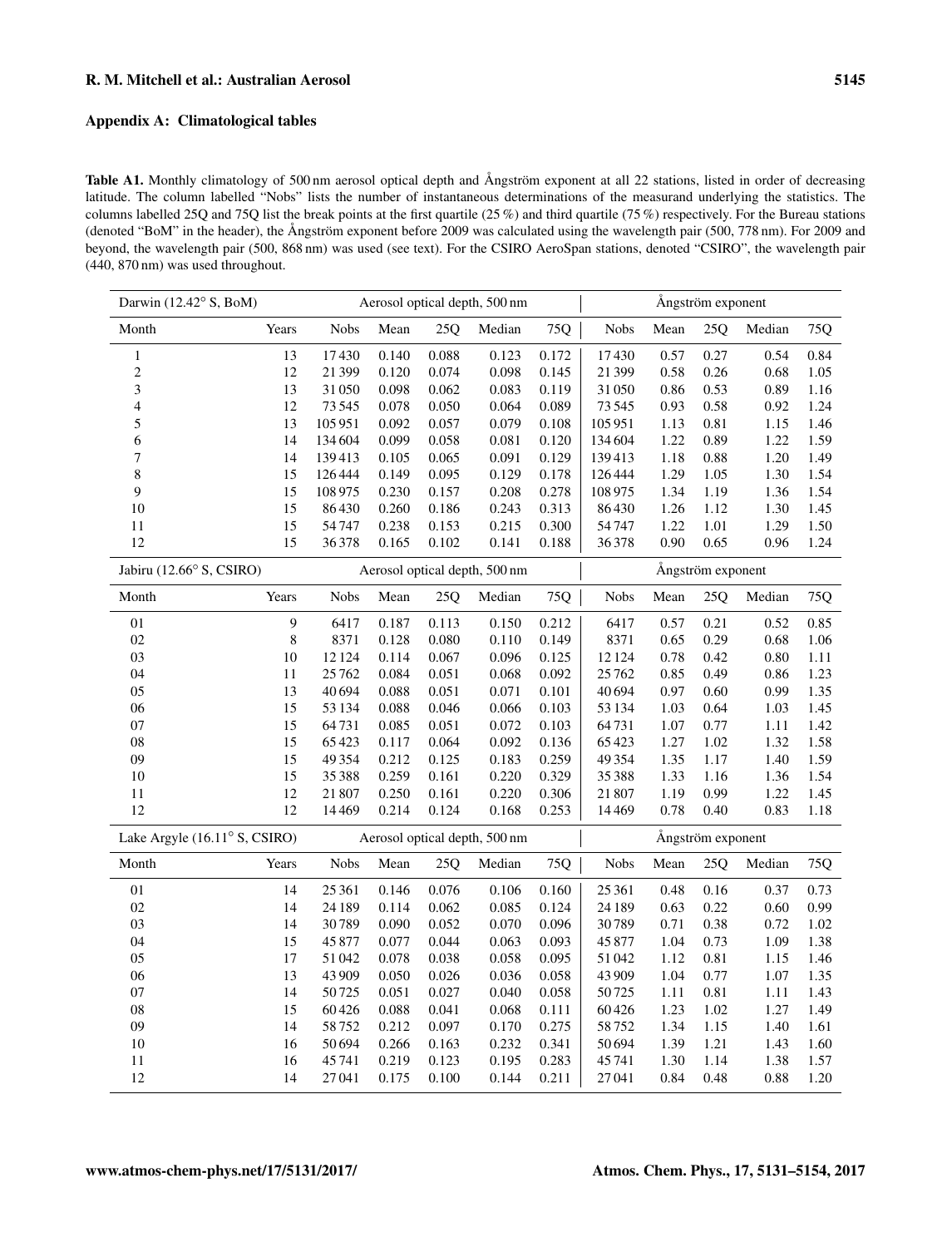Table A1. Continued.

| <b>Broome</b><br>$(17.95^{\circ} S, B \circ M)$        |                  |             |       |       | Aerosol optical depth, 500 nm |       |             |      | Ångström exponent |        |      |
|--------------------------------------------------------|------------------|-------------|-------|-------|-------------------------------|-------|-------------|------|-------------------|--------|------|
| Month                                                  | Years            | <b>Nobs</b> | Mean  | 25Q   | Median                        | 75Q   | <b>Nobs</b> | Mean | 25Q               | Median | 75Q  |
| $\mathbf{1}$                                           | 15               | 63441       | 0.137 | 0.080 | 0.112                         | 0.166 | 63441       | 0.38 | 0.12              | 0.34   | 0.61 |
| $\sqrt{2}$                                             | 16               | 64785       | 0.106 | 0.064 | 0.089                         | 0.122 | 64785       | 0.42 | 0.17              | 0.37   | 0.62 |
| 3                                                      | 15               | 101973      | 0.077 | 0.049 | 0.065                         | 0.086 | 101973      | 0.61 | 0.32              | 0.63   | 0.93 |
| $\overline{4}$                                         | 13               | 142407      | 0.079 | 0.046 | 0.066                         | 0.096 | 142407      | 1.05 | 0.71              | 1.12   | 1.44 |
| 5                                                      | 13               | 154413      | 0.076 | 0.038 | 0.061                         | 0.095 | 154413      | 1.20 | 0.88              | 1.26   | 1.57 |
| 6                                                      | 13               | 161550      | 0.047 | 0.025 | 0.036                         | 0.055 | 161550      | 0.94 | 0.54              | 0.98   | 1.33 |
| 7                                                      | 13               | 168 627     | 0.048 | 0.025 | 0.039                         | 0.061 | 168627      | 0.92 | 0.56              | 0.97   | 1.33 |
| 8                                                      | 14               | 185094      | 0.090 | 0.040 | 0.070                         | 0.115 | 185094      | 1.07 | 0.74              | 1.16   | 1.50 |
| 9                                                      | 16               | 211056      | 0.162 | 0.081 | 0.130                         | 0.214 | 211056      | 1.28 | 1.06              | 1.32   | 1.56 |
| 10                                                     | 16               | 202 263     | 0.210 | 0.138 | 0.197                         | 0.261 | 202 263     | 1.19 | 1.01              | 1.27   | 1.49 |
| 11                                                     | 16               | 154 101     | 0.185 | 0.107 | 0.164                         | 0.236 | 154 101     | 1.12 | 0.86              | 1.13   | 1.42 |
| 12                                                     | 17               | 117633      | 0.141 | 0.087 | 0.124                         | 0.178 | 117633      | 0.71 | 0.31              | 0.65   | 1.08 |
| Townsville<br>$(19.25^{\circ} S, B \circ M)$           |                  |             |       |       | Aerosol optical depth, 500 nm |       |             |      | Ångström exponent |        |      |
| Month                                                  | Years            | <b>Nobs</b> | Mean  | 25Q   | Median                        | 75Q   | <b>Nobs</b> | Mean | 25Q               | Median | 75Q  |
| 1                                                      | $\mathfrak{Z}$   | 11097       | 0.103 | 0.071 | 0.088                         | 0.122 | 11097       | 0.63 | 0.28              | 0.62   | 0.93 |
| $\overline{c}$                                         | $\mathfrak{Z}$   | 11856       | 0.090 | 0.048 | 0.069                         | 0.100 | 11856       | 0.71 | 0.38              | 0.74   | 0.98 |
| 3                                                      | 3                | 16746       | 0.073 | 0.054 | 0.068                         | 0.084 | 16746       | 0.38 | 0.14              | 0.38   | 0.61 |
| $\overline{4}$                                         | 3                | 18690       | 0.056 | 0.039 | 0.051                         | 0.067 | 18690       | 0.65 | 0.35              | 0.58   | 0.96 |
| 5                                                      | 3                | 21 204      | 0.057 | 0.040 | 0.056                         | 0.070 | 21 204      | 0.50 | 0.17              | 0.44   | 0.80 |
| 6                                                      | 3                | 18183       | 0.058 | 0.040 | 0.051                         | 0.071 | 18183       | 0.72 | 0.40              | 0.72   | 1.08 |
| 7                                                      | 3                | 25752       | 0.054 | 0.039 | 0.049                         | 0.066 | 25752       | 0.59 | 0.35              | 0.62   | 0.80 |
| $\,$ 8 $\,$                                            | 3                | 33 1 11     | 0.068 | 0.046 | 0.061                         | 0.082 | 33111       | 0.84 | 0.62              | 0.86   | 1.07 |
| 9                                                      | $\overline{4}$   | 33579       | 0.108 | 0.070 | 0.096                         | 0.135 | 33579       | 0.91 | 0.69              | 0.94   | 1.15 |
| 10                                                     | 3                | 29700       | 0.114 | 0.084 | 0.105                         | 0.127 | 29700       | 0.86 | 0.64              | 0.87   | 1.09 |
| 11                                                     | 3                | 21 135      | 0.105 | 0.071 | 0.094                         | 0.129 | 21 1 35     | 0.76 | 0.50              | 0.73   | 1.02 |
| 12                                                     | 3                | 22038       | 0.111 | 0.070 | 0.092                         | 0.117 | 22038       | 0.74 | 0.44              | 0.69   | 1.05 |
| <b>Tennant Creek</b><br>$(19.64^{\circ} S, B \circ M)$ |                  |             |       |       | Aerosol optical depth, 500 nm |       |             |      | Ångström exponent |        |      |
| Month                                                  | Years            | <b>Nobs</b> | Mean  | 25Q   | Median                        | 75Q   | <b>Nobs</b> | Mean | 25Q               | Median | 75Q  |
| $\mathbf{1}$                                           | 7                | 53808       | 0.087 | 0.052 | 0.071                         | 0.103 | 53808       | 1.02 | 0.63              | 1.04   | 1.41 |
| $\overline{2}$                                         | $\boldsymbol{7}$ | 46875       | 0.079 | 0.041 | 0.058                         | 0.089 | 46875       | 0.79 | 0.43              | 0.73   | 1.10 |
| 3                                                      | $\overline{7}$   | 62 208      | 0.056 | 0.030 | 0.046                         | 0.073 | 62 208      | 1.22 | 0.70              | 1.10   | 1.53 |
| 4                                                      | 7                | 74 208      | 0.046 | 0.030 | 0.039                         | 0.053 | 74 208      | 1.28 | 0.80              | 1.12   | 1.72 |
| $\mathfrak s$                                          | 7                | 78627       | 0.039 | 0.020 | 0.026                         | 0.040 | 78627       | 1.17 | 0.91              | 1.19   | 1.42 |
| 6                                                      | $\boldsymbol{7}$ | 73527       | 0.029 | 0.018 | 0.023                         | 0.032 | 73527       | 1.00 | 0.73              | 1.02   | 1.28 |
| 7                                                      | $\boldsymbol{7}$ | 98988       | 0.034 | 0.020 | 0.025                         | 0.039 | 98988       | 1.16 | 0.75              | 1.09   | 1.47 |
| 8                                                      | 7                | 104730      | 0.063 | 0.035 | 0.051                         | 0.074 | 104730      | 1.30 | 1.01              | 1.30   | 1.61 |
| 9                                                      | $\tau$           | 80706       | 0.126 | 0.055 | 0.097                         | 0.155 | 80706       | 1.24 | 1.06              | 1.29   | 1.46 |
| 10                                                     | 7                | 81009       | 0.159 | 0.070 | 0.123                         | 0.206 | 81009       | 1.44 | 1.25              | 1.45   | 1.62 |
| 11                                                     | 7                | 59589       | 0.138 | 0.062 | 0.102                         | 0.178 | 59589       | 1.22 | 0.97              | 1.30   | 1.50 |
| 12                                                     | 7                | 54 30 9     | 0.101 | 0.051 | 0.077                         | 0.134 | 54309       | 1.22 | 0.91              | 1.23   | 1.60 |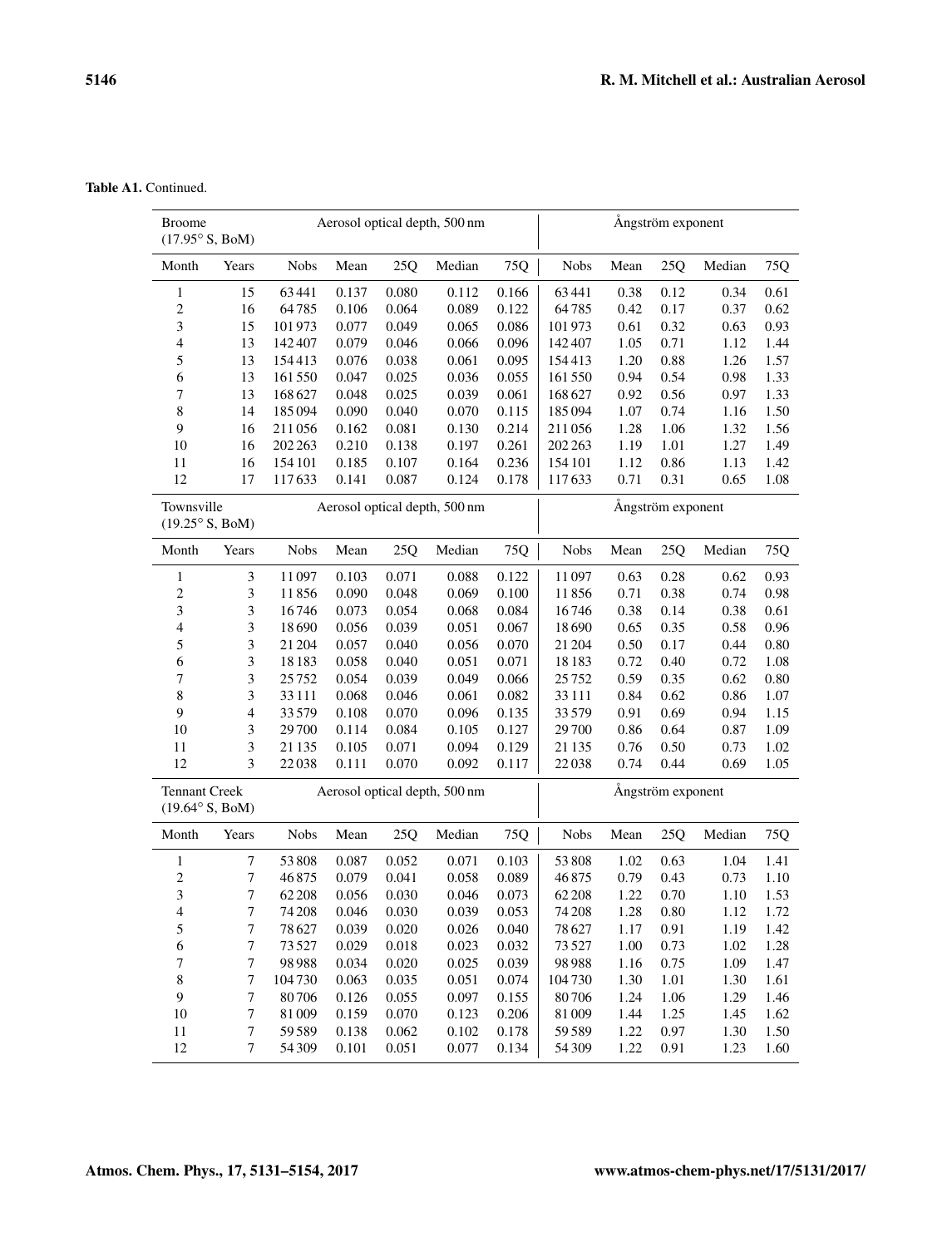Table A1. Continued.

| Learmonth<br>$(22.24^{\circ} S, B \cdot M)$   |                  |                |                |                | Aerosol optical depth, 500 nm |                |                |              | Ångström exponent |              |              |
|-----------------------------------------------|------------------|----------------|----------------|----------------|-------------------------------|----------------|----------------|--------------|-------------------|--------------|--------------|
| Month                                         | Years            | <b>Nobs</b>    | Mean           | 25Q            | Median                        | 75Q            | <b>Nobs</b>    | Mean         | 25Q               | Median       | 75Q          |
| $\mathbf{1}$                                  | 7                | 69039          | 0.099          | 0.068          | 0.086                         | 0.116          | 69039          | 0.34         | 0.12              | 0.29         | 0.53         |
| $\sqrt{2}$                                    | 6                | 73647          | 0.078          | 0.050          | 0.069                         | 0.096          | 73647          | 0.29         | 0.10              | 0.34         | 0.54         |
| $\ensuremath{\mathfrak{Z}}$                   | 6                | 61080          | 0.064          | 0.045          | 0.058                         | 0.079          | 61080          | 0.36         | 0.08              | 0.31         | 0.66         |
| $\overline{4}$                                | 6                | 54 321         | 0.045          | 0.028          | 0.039                         | 0.054          | 54321          | 0.67         | 0.39              | 0.68         | 0.98         |
| 5                                             | 6                | 51885          | 0.036          | 0.023          | 0.030                         | 0.044          | 51885          | 0.71         | 0.39              | 0.72         | 1.00         |
| 6                                             | 8                | 73611          | 0.030          | 0.020          | 0.026                         | 0.036          | 73611          | 0.64         | 0.30              | 0.64         | 0.96         |
| $\tau$                                        | 7                | 85224          | 0.031          | 0.021          | 0.027                         | 0.037          | 85224          | 0.61         | 0.25              | 0.53         | 0.96         |
| 8                                             | 8                | 101604         | 0.047          | 0.029          | 0.042                         | 0.058          | 101604         | 0.85         | 0.53              | 0.86         | 1.16         |
| 9                                             | 8                | 106053         | 0.083          | 0.048          | 0.072                         | 0.105          | 106053         | 1.00         | 0.74              | 1.02         | 1.27         |
| 10                                            | 8                | 113 100        | 0.100          | 0.054          | 0.084                         | 0.139          | 113 100        | 0.98         | 0.72              | 1.05         | 1.27         |
| 11                                            | 7                | 105447         | 0.097          | 0.061          | 0.089                         | 0.125          | 105447         | 0.73         | 0.43              | 0.72         | 1.00         |
| 12                                            | $\,$ 8 $\,$      | 107043         | 0.076          | 0.047          | 0.068                         | 0.098          | 107043         | 0.55         | 0.23              | 0.54         | 0.80         |
| Rockhampton<br>$(23.38^{\circ} S, B \circ M)$ |                  |                |                |                | Aerosol optical depth, 500 nm |                |                |              | Ångström exponent |              |              |
| Month                                         | Years            | <b>Nobs</b>    | Mean           | 25Q            | Median                        | 75Q            | <b>Nobs</b>    | Mean         | 25Q               | Median       | 75Q          |
| $\mathbf{1}$                                  | 15               | 62601          | 0.107          | 0.069          | 0.091                         | 0.120          | 60318          | 0.88         | 0.58              | 0.91         | 1.20         |
| $\sqrt{2}$                                    | 15               | 59529          | 0.090          | 0.063          | 0.080                         | 0.102          | 57762          | 0.85         | 0.50              | 0.85         | 1.22         |
| $\mathfrak{Z}$                                | 15               | 78348          | 0.074          | 0.055          | 0.071                         | 0.088          | 77493          | 0.72         | 0.38              | 0.69         | 1.00         |
| $\overline{\mathcal{A}}$                      | 15               | 100 890        | 0.061          | 0.045          | 0.058                         | 0.071          | 99675          | 0.81         | 0.48              | 0.88         | 1.21         |
| 5                                             | 16               | 123 183        | 0.043          | 0.028          | 0.038                         | 0.052          | 115098         | 0.96         | 0.59              | 1.00         | 1.37         |
| 6                                             | 16               | 109758         | 0.037          | 0.024          | 0.033                         | 0.045          | 94458          | 0.92         | 0.59              | 0.94         | 1.27         |
| 7                                             | 16               | 142692         | 0.041          | 0.025          | 0.035                         | 0.051          | 117462         | 0.88         | 0.57              | 0.94         | 1.25         |
| $\,$ 8 $\,$                                   | 14               | 140895         | 0.059          | 0.037          | 0.055                         | 0.074          | 130539         | 1.11         | 0.83              | 1.14         | 1.39         |
| 9                                             | 16               | 156834         | 0.110          | 0.070          | 0.097                         | 0.135          | 138741         | 1.17         | 0.95              | 1.19         | 1.43         |
| 10                                            | 16               | 130 170        | 0.127          | 0.080          | 0.110                         | 0.149          | 121626         | 1.12         | 0.84              | 1.14         | 1.44         |
| 11                                            | 16               | 99 297         | 0.121          | 0.074          | 0.103                         | 0.149          | 95 661         | 1.10         | 0.83              | 1.11         | 1.38         |
| 12                                            | 16               | 83 106         | 0.116          | 0.072          | 0.097                         | 0.133          | 77235          | 1.03         | 0.72              | 1.05         | 1.36         |
| Longreach<br>$(23.44^{\circ} S, B \circ M)$   |                  |                |                |                | Aerosol optical depth, 500 nm |                |                |              | Ångström exponent |              |              |
|                                               |                  |                |                |                |                               |                |                |              |                   |              |              |
| Month                                         | Years            | <b>Nobs</b>    | Mean           | 25Q            | Median                        | 75Q            | <b>Nobs</b>    | Mean         | 25Q               | Median       | 75Q          |
| $\mathbf{1}$                                  | 3                | 20343          | 0.080          | 0.039          | 0.058                         | 0.097          | 20343          | 0.75         | 0.45              | 0.83         | 1.10         |
| $\overline{c}$                                | 3                | 21 1 29        | 0.051          | 0.031          | 0.043                         | 0.060          | 21 1 29        | 0.75         | 0.46              | 0.72         | 1.02         |
| 3                                             | 3                | 24 8 64        | 0.051          | 0.042          | 0.050                         | 0.058          | 24864          | 0.70         | 0.51              | 0.74         | 0.91         |
| 4                                             | 3                | 32 142         | 0.033          | 0.024          | 0.033                         | 0.039          | 32142          | 0.94         | 0.60              | 0.88         | 1.18         |
| $\mathfrak s$<br>6                            | 3<br>3           | 29613          | 0.028          | 0.017          | 0.026                         | 0.036          | 29613<br>23079 | 0.71         | 0.38              | 0.66         | 0.95         |
| 7                                             | $\overline{c}$   | 23079<br>22395 | 0.026<br>0.030 | 0.017<br>0.021 | 0.025<br>0.027                | 0.032<br>0.038 | 22395          | 0.34<br>0.38 | 0.13<br>0.04      | 0.59<br>0.43 | 1.00<br>0.75 |
| $\,$ 8 $\,$                                   | $\sqrt{2}$       | 27858          | 0.034          | 0.023          | 0.029                         | 0.042          | 27858          | 0.51         | 0.14              | 0.47         | 0.88         |
| 9                                             | $\sqrt{2}$       | 24885          | 0.075          | 0.054          | 0.065                         | 0.084          | 24885          | 0.58         | 0.30              | 0.69         | 1.29         |
| 10                                            | $\overline{c}$   | 28 5 03        | 0.092          | 0.076          | 0.094                         | 0.113          | 28503          | 0.82         | 0.44              | 0.97         | 1.30         |
| 11                                            | $\boldsymbol{2}$ | 18720          | 0.086          | 0.069          | 0.085                         | 0.104          | 18720          | 0.49         | 0.23              | 0.51         | 0.82         |
| 12                                            | 3                | 22056          | 0.092          | 0.047          | 0.068                         | 0.097          | 22056          | 0.78         | 0.57              | 0.84         | 1.16         |
|                                               |                  |                |                |                |                               |                |                |              |                   |              |              |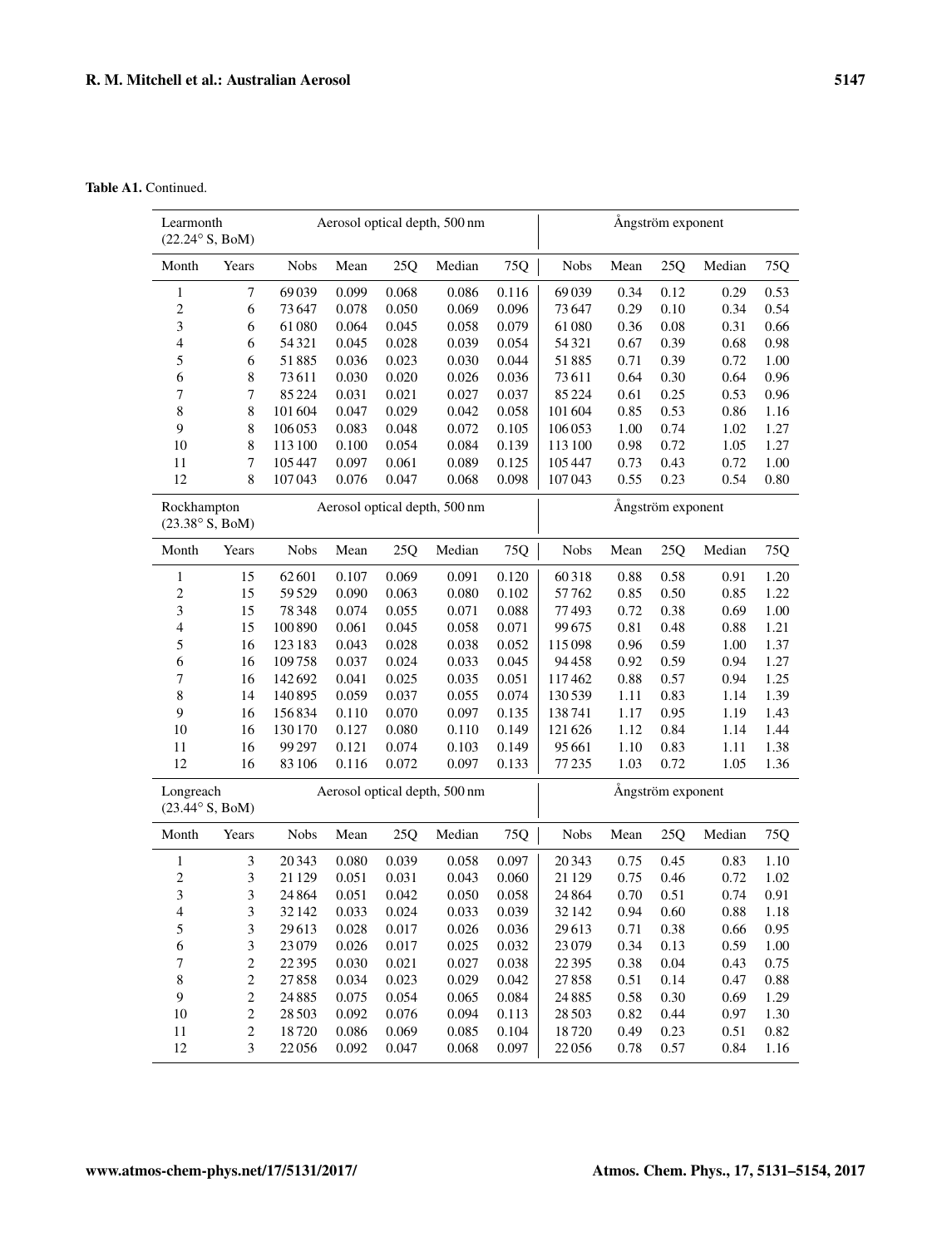Table A1. Continued.

| Alice Springs<br>$(23.80^{\circ} S, B \cdot M)$ |       |             |       |       | Aerosol optical depth, 500 nm |       |             |                   | Ångström exponent |        |      |
|-------------------------------------------------|-------|-------------|-------|-------|-------------------------------|-------|-------------|-------------------|-------------------|--------|------|
| Month                                           | Years | <b>Nobs</b> | Mean  | 25Q   | Median                        | 75Q   | <b>Nobs</b> | Mean              | 25Q               | Median | 75Q  |
| 1                                               | 15    | 164997      | 0.076 | 0.043 | 0.061                         | 0.095 | 164 997     | 0.61              | 0.27              | 0.54   | 0.90 |
| $\overline{\mathbf{c}}$                         | 15    | 147060      | 0.061 | 0.035 | 0.049                         | 0.073 | 147060      | 0.63              | 0.35              | 0.59   | 0.87 |
| 3                                               | 15    | 153681      | 0.051 | 0.030 | 0.044                         | 0.060 | 153681      | 0.64              | 0.36              | 0.57   | 0.82 |
| 4                                               | 15    | 169059      | 0.041 | 0.026 | 0.034                         | 0.048 | 169059      | 0.85              | 0.59              | 0.82   | 1.08 |
| 5                                               | 15    | 161859      | 0.030 | 0.021 | 0.026                         | 0.034 | 161859      | 0.98              | 0.71              | 0.92   | 1.14 |
| 6                                               | 15    | 164082      | 0.025 | 0.018 | 0.022                         | 0.028 | 164082      | 0.83              | 0.61              | 0.82   | 1.04 |
| 7                                               | 15    | 200 130     | 0.027 | 0.018 | 0.023                         | 0.030 | 200 130     | 0.94              | 0.73              | 0.93   | 1.15 |
| 8                                               | 15    | 227472      | 0.043 | 0.024 | 0.034                         | 0.051 | 227472      | 1.04              | 0.83              | 1.05   | 1.25 |
| 9                                               | 15    | 197091      | 0.082 | 0.046 | 0.068                         | 0.098 | 197091      | 1.16              | 0.93              | 1.17   | 1.38 |
| 10                                              | 15    | 193989      | 0.098 | 0.053 | 0.082                         | 0.123 | 193989      | 1.08              | 0.84              | 1.13   | 1.34 |
| 11                                              | 15    | 153 372     | 0.090 | 0.047 | 0.065                         | 0.106 | 153372      | 0.96              | 0.67              | 0.94   | 1.23 |
| 12                                              | 15    | 131631      | 0.070 | 0.037 | 0.054                         | 0.085 | 131631      | 0.70              | 0.48              | 0.70   | 0.92 |
| Birdsville<br>$(25.90^{\circ} S, CSIRO)$        |       |             |       |       | Aerosol optical depth, 500 nm |       |             | Ångström exponent |                   |        |      |
| Month                                           | Years | <b>Nobs</b> | Mean  | 25Q   | Median                        | 75Q   | <b>Nobs</b> | Mean              | 25Q               | Median | 75Q  |
| 01                                              | 9     | 27932       | 0.063 | 0.035 | 0.050                         | 0.076 | 27932       | 0.59              | 0.22              | 0.56   | 0.92 |
| 02                                              | 9     | 22760       | 0.055 | 0.034 | 0.046                         | 0.063 | 22760       | 0.61              | 0.27              | 0.61   | 0.93 |
| 03                                              | 10    | 34 604      | 0.044 | 0.029 | 0.038                         | 0.051 | 34 604      | 0.50              | 0.25              | 0.50   | 0.74 |
| 04                                              | 9     | 30 607      | 0.037 | 0.024 | 0.033                         | 0.042 | 30607       | 0.78              | 0.51              | 0.78   | 1.04 |
| 05                                              | 9     | 26949       | 0.031 | 0.022 | 0.028                         | 0.037 | 26949       | 0.98              | 0.69              | 0.97   | 1.21 |
| 06                                              | 9     | 23 08 5     | 0.028 | 0.018 | 0.024                         | 0.031 | 23 0 85     | 1.01              | 0.69              | 0.98   | 1.27 |
| 07                                              | 10    | 26 187      | 0.031 | 0.019 | 0.027                         | 0.036 | 26 187      | 1.06              | 0.78              | 1.07   | 1.33 |
| 08                                              | 10    | 33467       | 0.044 | 0.025 | 0.034                         | 0.055 | 33467       | 1.21              | 0.93              | 1.20   | 1.45 |
| 09                                              | 11    | 40 20 5     | 0.079 | 0.044 | 0.061                         | 0.094 | 40 20 5     | 1.23              | 0.95              | 1.25   | 1.53 |
| 10                                              | 10    | 38777       | 0.091 | 0.052 | 0.073                         | 0.104 | 38777       | 1.13              | 0.80              | 1.20   | 1.50 |
| 11                                              | 9     | 24828       | 0.076 | 0.038 | 0.056                         | 0.098 | 24828       | 0.97              | 0.61              | 1.03   | 1.36 |
| 12                                              | 9     | 26411       | 0.060 | 0.034 | 0.046                         | 0.067 | 26411       | 0.63              | 0.26              | 0.62   | 0.96 |
| Geraldton<br>$(28.80^{\circ} S, B \cdot M)$     |       |             |       |       | Aerosol optical depth, 500 nm |       |             |                   | Ångström exponent |        |      |
| Month                                           | Years | <b>Nobs</b> | Mean  | 25Q   | Median                        | 75Q   | <b>Nobs</b> | Mean              | 25Q               | Median | 75Q  |
| 1                                               | 9     | 118401      | 0.085 | 0.048 | 0.067                         | 0.095 | 96831       | 0.40              | 0.12              | 0.39   | 0.67 |
| $\overline{\mathbf{c}}$                         | 9     | 96519       | 0.076 | 0.045 | 0.062                         | 0.088 | 77730       | 0.47              | 0.17              | 0.42   | 0.73 |
| 3                                               | 9     | 89955       | 0.052 | 0.032 | 0.046                         | 0.063 | 71049       | 0.49              | 0.19              | 0.46   | 0.79 |
| 4                                               | 9     | 72 270      | 0.040 | 0.026 | 0.035                         | 0.047 | 48 900      | 0.68              | 0.34              | 0.71   | 1.03 |
| 5                                               | 10    | 69081       | 0.032 | 0.021 | 0.028                         | 0.038 | 50034       | 0.62              | 0.18              | 0.63   | 1.06 |
| 6                                               | 10    | 77562       | 0.028 | 0.017 | 0.024                         | 0.035 | 61611       | 0.47              | 0.11              | 0.53   | 0.86 |
| 7                                               | 10    | 75828       | 0.032 | 0.022 | 0.028                         | 0.039 | 65 628      | 0.51              | 0.09              | 0.52   | 0.94 |
| 8                                               | 9     | 75966       | 0.044 | 0.025 | 0.036                         | 0.055 | 65964       | 0.69              | 0.28              | 0.71   | 1.12 |
| 9                                               | 9     | 73878       | 0.076 | 0.046 | 0.066                         | 0.093 | 65076       | 0.87              | 0.59              | 0.95   | 1.22 |
| 10                                              | 9     | 92436       | 0.071 | 0.047 | 0.060                         | 0.084 | 78741       | 0.80              | 0.50              | 0.84   | 1.14 |
| 11                                              | 11    | 97635       | 0.080 | 0.050 | 0.070                         | 0.096 | 86379       | 0.62              | 0.34              | 0.63   | 0.92 |
| 12                                              | 11    | 136530      | 0.087 | 0.047 | 0.068                         | 0.101 | 110145      | 0.64              | 0.18              | 0.47   | 0.82 |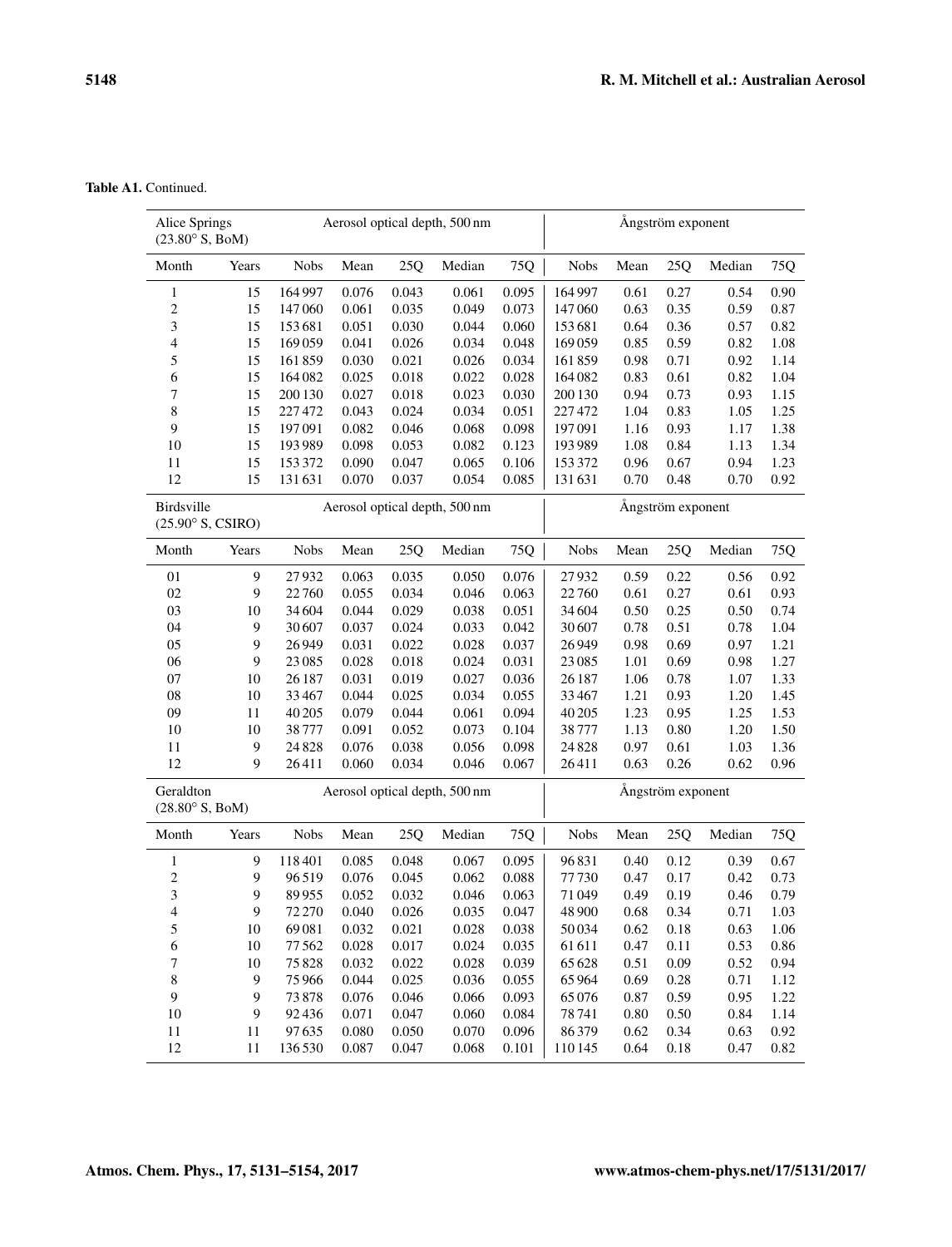Table A1. Continued.

| Tinga Tingana<br>(28.98° S, CSIRO)           |                  | Aerosol optical depth, 500 nm |       |       |        |       | Ångström exponent |      |      |        |      |
|----------------------------------------------|------------------|-------------------------------|-------|-------|--------|-------|-------------------|------|------|--------|------|
| Month                                        | Years            | <b>Nobs</b>                   | Mean  | 25Q   | Median | 75Q   | <b>Nobs</b>       | Mean | 25Q  | Median | 75Q  |
| 01                                           | 9                | 32799                         | 0.086 | 0.044 | 0.064  | 0.093 | 32799             | 0.65 | 0.26 | 0.58   | 1.04 |
| 02                                           | 11               | 33 001                        | 0.059 | 0.032 | 0.045  | 0.070 | 33 001            | 0.70 | 0.34 | 0.67   | 1.00 |
| 03                                           | 11               | 38212                         | 0.049 | 0.027 | 0.039  | 0.056 | 38212             | 0.55 | 0.26 | 0.53   | 0.79 |
| 04                                           | 12               | 31238                         | 0.038 | 0.024 | 0.032  | 0.043 | 31238             | 0.80 | 0.43 | 0.77   | 1.15 |
| 05                                           | 10               | 25510                         | 0.038 | 0.020 | 0.025  | 0.034 | 25510             | 0.91 | 0.54 | 0.90   | 1.25 |
| 06                                           | 11               | 21 402                        | 0.026 | 0.018 | 0.023  | 0.029 | 21 402            | 0.87 | 0.47 | 0.85   | 1.23 |
| 07                                           | 11               | 24 2 20                       | 0.027 | 0.018 | 0.024  | 0.032 | 24 2 20           | 0.78 | 0.37 | 0.74   | 1.10 |
| 08                                           | 7                | 20779                         | 0.043 | 0.025 | 0.034  | 0.051 | 20779             | 1.02 | 0.74 | 1.05   | 1.30 |
| 09                                           | 9                | 19911                         | 0.093 | 0.043 | 0.070  | 0.114 | 19911             | 1.22 | 0.98 | 1.30   | 1.53 |
| 10                                           | 8                | 26343                         | 0.073 | 0.036 | 0.050  | 0.078 | 26 3 43           | 1.15 | 0.84 | 1.20   | 1.48 |
| 11                                           | 9                | 26 199                        | 0.063 | 0.033 | 0.043  | 0.063 | 26 199            | 0.98 | 0.67 | 0.98   | 1.26 |
| 12                                           | 9                | 28923                         | 0.064 | 0.033 | 0.046  | 0.065 | 28923             | 0.74 | 0.47 | 0.72   | 0.99 |
| Kalgoorlie<br>$(30.78^{\circ} S, B \circ M)$ |                  | Aerosol optical depth, 500 nm |       |       |        |       | Ångström exponent |      |      |        |      |
| Month                                        | Years            | ${\rm Nobs}$                  | Mean  | 25Q   | Median | 75Q   | <b>Nobs</b>       | Mean | 25Q  | Median | 75Q  |
| 1                                            | 7                | 78819                         | 0.054 | 0.036 | 0.048  | 0.065 | 78819             | 0.92 | 0.54 | 0.80   | 1.23 |
| $\overline{\mathbf{c}}$                      | 7                | 66 669                        | 0.049 | 0.034 | 0.044  | 0.058 | 66669             | 0.80 | 0.52 | 0.76   | 1.05 |
| 3                                            | 7                | 71631                         | 0.039 | 0.027 | 0.037  | 0.048 | 71631             | 0.74 | 0.44 | 0.70   | 0.99 |
| 4                                            | 7                | 47499                         | 0.035 | 0.024 | 0.032  | 0.043 | 47499             | 0.85 | 0.54 | 0.83   | 1.18 |
| 5                                            | 7                | 45 1 26                       | 0.031 | 0.020 | 0.028  | 0.038 | 45 1 26           | 0.81 | 0.48 | 0.88   | 1.17 |
| 6                                            | $\tau$           | 41082                         | 0.030 | 0.020 | 0.025  | 0.033 | 41082             | 0.94 | 0.52 | 0.98   | 1.30 |
| 7                                            | 6                | 44 3 94                       | 0.031 | 0.020 | 0.027  | 0.036 | 44 3 94           | 1.01 | 0.71 | 1.02   | 1.33 |
| 8                                            | 6                | 46 155                        | 0.043 | 0.027 | 0.035  | 0.049 | 46155             | 1.07 | 0.82 | 1.12   | 1.37 |
| 9                                            | 6                | 52 2 54                       | 0.071 | 0.047 | 0.064  | 0.086 | 52 2 54           | 1.19 | 0.91 | 1.27   | 1.51 |
| 10                                           | 6                | 72519                         | 0.065 | 0.042 | 0.059  | 0.079 | 72519             | 1.18 | 0.87 | 1.19   | 1.48 |
| 11                                           | 6                | 60234                         | 0.053 | 0.037 | 0.050  | 0.065 | 60234             | 0.98 | 0.77 | 1.01   | 1.21 |
| 12                                           | 7                | 93039                         | 0.053 | 0.037 | 0.047  | 0.061 | 93039             | 0.80 | 0.50 | 0.75   | 1.08 |
| Fowlers Gap                                  |                  | Aerosol optical depth, 500 nm |       |       |        |       | Ångström exponent |      |      |        |      |
| $(31.09^\circ S, CSIRO)$                     |                  |                               |       |       |        |       |                   |      |      |        |      |
| Month                                        | Years            | Nobs                          | Mean  | 25Q   | Median | 75Q   | Nobs              | Mean | 25Q  | Median | 75Q  |
| 01                                           | 3                | 10779                         | 0.053 | 0.036 | 0.045  | 0.059 | 10779             | 0.95 | 0.70 | 0.96   | 1.18 |
| 02                                           | 3                | 10697                         | 0.049 | 0.035 | 0.046  | 0.060 | 10697             | 0.83 | 0.59 | 0.83   | 1.09 |
| 03                                           | 3                | 9624                          | 0.048 | 0.032 | 0.045  | 0.060 | 9624              | 0.84 | 0.64 | 0.81   | 1.02 |
| 04                                           | 3                | 6354                          | 0.032 | 0.024 | 0.030  | 0.038 | 6354              | 0.93 | 0.67 | 0.92   | 1.16 |
| 05                                           | $\mathfrak z$    | 5471                          | 0.034 | 0.023 | 0.031  | 0.039 | 5471              | 0.74 | 0.38 | 0.76   | 1.06 |
| 06                                           | $\mathfrak{Z}$   | 5217                          | 0.035 | 0.024 | 0.030  | 0.040 | 5217              | 1.00 | 0.78 | 1.06   | 1.27 |
| 07                                           | $\mathfrak{Z}$   | 6777                          | 0.032 | 0.021 | 0.027  | 0.039 | 6777              | 1.01 | 0.62 | 1.09   | 1.33 |
| 08                                           | $\mathfrak{Z}$   | 10558                         | 0.039 | 0.027 | 0.034  | 0.048 | 10558             | 1.18 | 0.94 | 1.19   | 1.45 |
| 09                                           | $\mathfrak{Z}$   | 10329                         | 0.064 | 0.044 | 0.057  | 0.078 | 10329             | 1.19 | 0.99 | 1.22   | 1.41 |
| 10                                           | $\sqrt{2}$       | 7100                          | 0.058 | 0.034 | 0.048  | 0.065 | 7100              | 1.12 | 0.87 | 1.14   | 1.41 |
| 11                                           | $\boldsymbol{2}$ | 6487                          | 0.044 | 0.029 | 0.036  | 0.051 | 6487              | 0.99 | 0.82 | 1.00   | 1.15 |
| 12                                           | $\mathfrak{Z}$   | 8032                          | 0.046 | 0.030 | 0.039  | 0.054 | 8032              | 0.86 | 0.69 | 0.84   | 1.01 |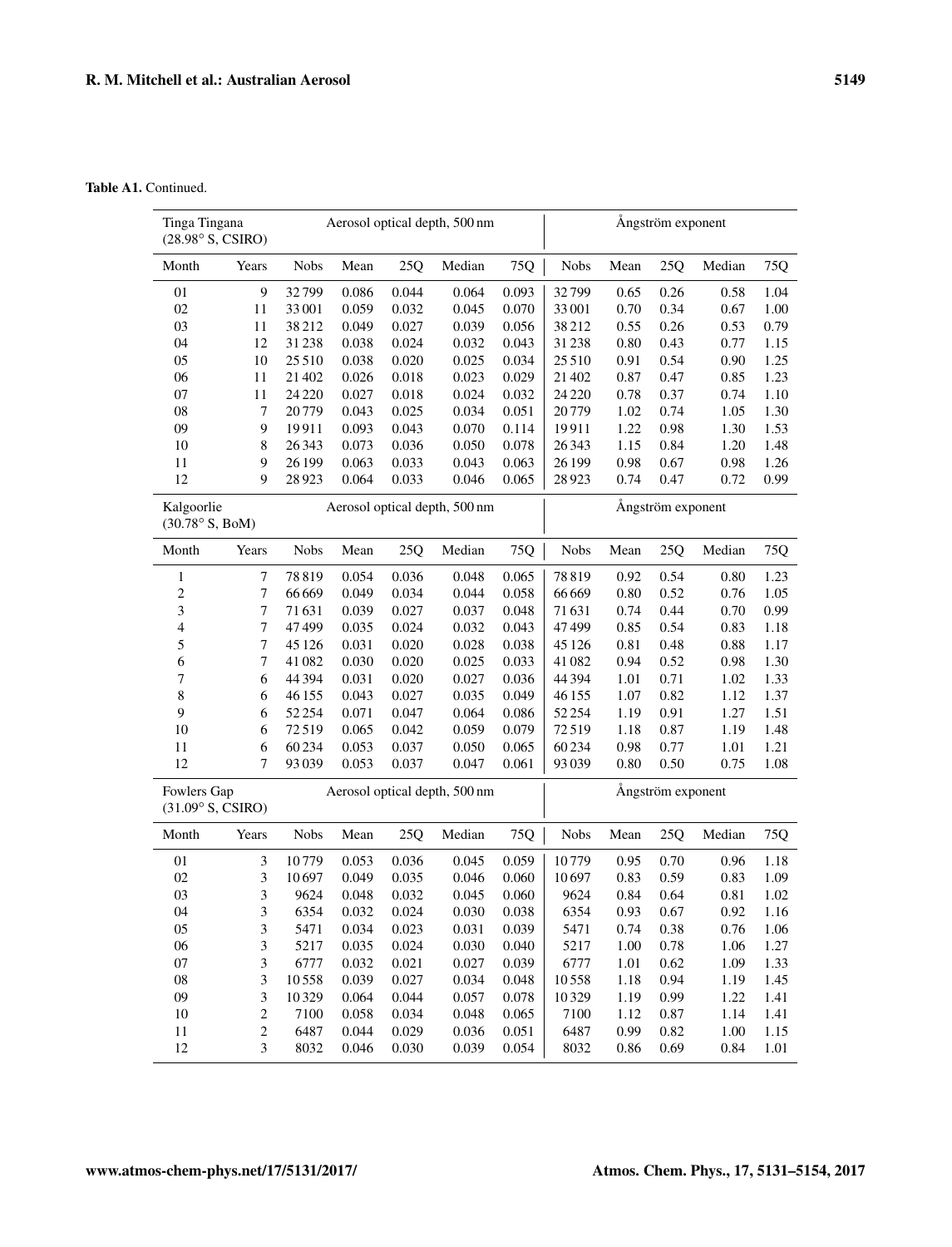Table A1. Continued.

| Woomera<br>$(31.16^{\circ} S, B \cdot M)$ |                          | Aerosol optical depth, 500 nm |       |       |                               |       | Ångström exponent |                   |      |        |      |  |
|-------------------------------------------|--------------------------|-------------------------------|-------|-------|-------------------------------|-------|-------------------|-------------------|------|--------|------|--|
| Month                                     | Years                    | <b>Nobs</b>                   | Mean  | 25Q   | Median                        | 75Q   | <b>Nobs</b>       | Mean              | 25Q  | Median | 75Q  |  |
| 1                                         | 3                        | 39 3 9 6                      | 0.050 | 0.031 | 0.040                         | 0.061 | 39396             | 0.93              | 0.59 | 0.94   | 1.33 |  |
| $\sqrt{2}$                                | $\overline{4}$           | 42 14 1                       | 0.047 | 0.034 | 0.044                         | 0.059 | 42 14 1           | 0.92              | 0.64 | 0.90   | 1.17 |  |
| 3                                         | $\overline{4}$           | 43056                         | 0.034 | 0.024 | 0.032                         | 0.041 | 43056             | 0.87              | 0.49 | 0.89   | 1.21 |  |
| $\overline{4}$                            | 4                        | 28 5 03                       | 0.035 | 0.024 | 0.032                         | 0.043 | 28 5 03           | 0.86              | 0.61 | 0.88   | 1.13 |  |
| 5                                         | 4                        | 25938                         | 0.031 | 0.021 | 0.029                         | 0.037 | 25938             | 0.81              | 0.43 | 0.78   | 1.19 |  |
| 6                                         | 4                        | 22785                         | 0.035 | 0.022 | 0.028                         | 0.041 | 22785             | 0.70              | 0.36 | 0.75   | 1.09 |  |
| 7                                         | 3                        | 22647                         | 0.029 | 0.018 | 0.023                         | 0.032 | 22647             | 0.91              | 0.59 | 0.96   | 1.19 |  |
| $\,$ 8 $\,$                               | 3                        | 27981                         | 0.037 | 0.026 | 0.033                         | 0.045 | 27981             | 0.83              | 0.52 | 0.90   | 1.14 |  |
| 9                                         | 3                        | 34 107                        | 0.065 | 0.038 | 0.055                         | 0.084 | 34 107            | 0.95              | 0.67 | 0.98   | 1.25 |  |
| $10\,$                                    | 3                        | 39054                         | 0.063 | 0.035 | 0.048                         | 0.075 | 39054             | 0.76              | 0.44 | 0.82   | 1.17 |  |
| 11                                        | 3                        | 35 679                        | 0.057 | 0.034 | 0.044                         | 0.068 | 35679             | 0.96              | 0.68 | 0.96   | 1.22 |  |
| 12                                        | 3                        | 38532                         | 0.042 | 0.029 | 0.037                         | 0.050 | 38532             | 0.77              | 0.50 | 0.80   | 1.04 |  |
| Lake Lefroy<br>$(31.25^{\circ} S, CSIRO)$ |                          | Aerosol optical depth, 500 nm |       |       |                               |       | Ångström exponent |                   |      |        |      |  |
| Month                                     | Years                    | <b>Nobs</b>                   | Mean  | 25Q   | Median                        | 75Q   | <b>Nobs</b>       | Mean              | 250  | Median | 75Q  |  |
| 01                                        | $\overline{4}$           | 9729                          | 0.063 | 0.042 | 0.055                         | 0.076 | 9729              | 0.75              | 0.50 | 0.68   | 0.97 |  |
| $02\,$                                    | $\overline{4}$           | 9704                          | 0.059 | 0.040 | 0.056                         | 0.072 | 9704              | 0.78              | 0.53 | 0.78   | 0.98 |  |
| 03                                        | 4                        | 8129                          | 0.045 | 0.034 | 0.042                         | 0.054 | 8129              | 0.79              | 0.57 | 0.77   | 0.99 |  |
| 04                                        | 4                        | 6204                          | 0.039 | 0.026 | 0.034                         | 0.048 | 6204              | 0.93              | 0.69 | 0.95   | 1.18 |  |
| 05                                        | 4                        | 6493                          | 0.040 | 0.027 | 0.035                         | 0.046 | 6493              | 0.95              | 0.62 | 0.97   | 1.25 |  |
| 06                                        | 4                        | 7512                          | 0.035 | 0.024 | 0.030                         | 0.043 | 7512              | 1.24              | 1.04 | 1.28   | 1.50 |  |
| 07                                        | 4                        | 7297                          | 0.039 | 0.025 | 0.033                         | 0.047 | 7297              | 1.02              | 0.64 | 1.11   | 1.37 |  |
| ${\bf 08}$                                | 4                        | 6965                          | 0.047 | 0.029 | 0.039                         | 0.056 | 6965              | 1.03              | 0.75 | 1.04   | 1.31 |  |
| 09                                        | 4                        | 9844                          | 0.076 | 0.046 | 0.068                         | 0.098 | 9844              | 1.12              | 0.87 | 1.15   | 1.44 |  |
| 10                                        | 3                        | 10470                         | 0.063 | 0.040 | 0.052                         | 0.072 | 10470             | 1.06              | 0.85 | 1.08   | 1.31 |  |
| 11                                        | 3                        | 5875                          | 0.060 | 0.041 | 0.053                         | 0.070 | 5875              | 0.91              | 0.70 | 0.91   | 1.13 |  |
| 12                                        | $\overline{4}$           | 9326                          | 0.057 | 0.040 | 0.050                         | 0.068 | 9326              | 0.73              | 0.49 | 0.72   | 0.94 |  |
| Cobar<br>$(31.54^{\circ} S, B \circ M)$   |                          |                               |       |       | Aerosol optical depth, 500 nm |       |                   | Ångström exponent |      |        |      |  |
| Month                                     | Years                    | <b>Nobs</b>                   | Mean  | 25Q   | Median                        | 75Q   | <b>Nobs</b>       | Mean              | 25Q  | Median | 75Q  |  |
| $\mathbf{1}$                              | 3                        | 35 127                        | 0.062 | 0.034 | 0.049                         | 0.079 | 35 1 27           | 0.79              | 0.49 | 0.76   | 1.03 |  |
| $\sqrt{2}$                                | 3                        | 23 010                        | 0.054 | 0.039 | 0.055                         | 0.067 | 23010             | 0.75              | 0.57 | 0.79   | 0.97 |  |
| 3                                         | 3                        | 27621                         | 0.040 | 0.027 | 0.038                         | 0.051 | 27621             | 0.68              | 0.33 | 0.65   | 1.04 |  |
| 4                                         | 3                        | 20724                         | 0.034 | 0.022 | 0.029                         | 0.040 | 20724             | 0.78              | 0.44 | 0.74   | 1.07 |  |
| 5                                         | 3                        | 19 260                        | 0.033 | 0.022 | 0.029                         | 0.040 | 19 260            | 0.64              | 0.41 | 0.66   | 0.88 |  |
| 6                                         | $\overline{\mathcal{A}}$ | 15828                         | 0.033 | 0.021 | 0.028                         | 0.034 | 15828             | 0.82              | 0.55 | 0.86   | 1.14 |  |
| 7                                         | 3                        | 22 806                        | 0.029 | 0.018 | 0.023                         | 0.031 | 22806             | 0.62              | 0.38 | 0.58   | 0.84 |  |
| $\,$ 8 $\,$                               | $\mathfrak 3$            | 27069                         | 0.035 | 0.022 | 0.031                         | 0.044 | 27069             | 0.67              | 0.37 | 0.65   | 1.01 |  |
| 9                                         | $\mathfrak{Z}$           | 33414                         | 0.063 | 0.035 | 0.054                         | 0.074 | 33414             | 0.44              | 0.03 | 0.68   | 1.17 |  |
| 10                                        | $\mathfrak z$            | 35 907                        | 0.061 | 0.036 | 0.052                         | 0.073 | 35 907            | 0.90              | 0.55 | 0.96   | 1.28 |  |
| 11                                        | $\mathfrak z$            | 31761                         | 0.047 | 0.027 | 0.034                         | 0.056 | 31761             | 0.74              | 0.51 | 0.74   | 0.98 |  |
| 12                                        | 3                        | 33 609                        | 0.044 | 0.029 | 0.037                         | 0.053 | 33 609            | 0.72              | 0.43 | 0.68   | 0.94 |  |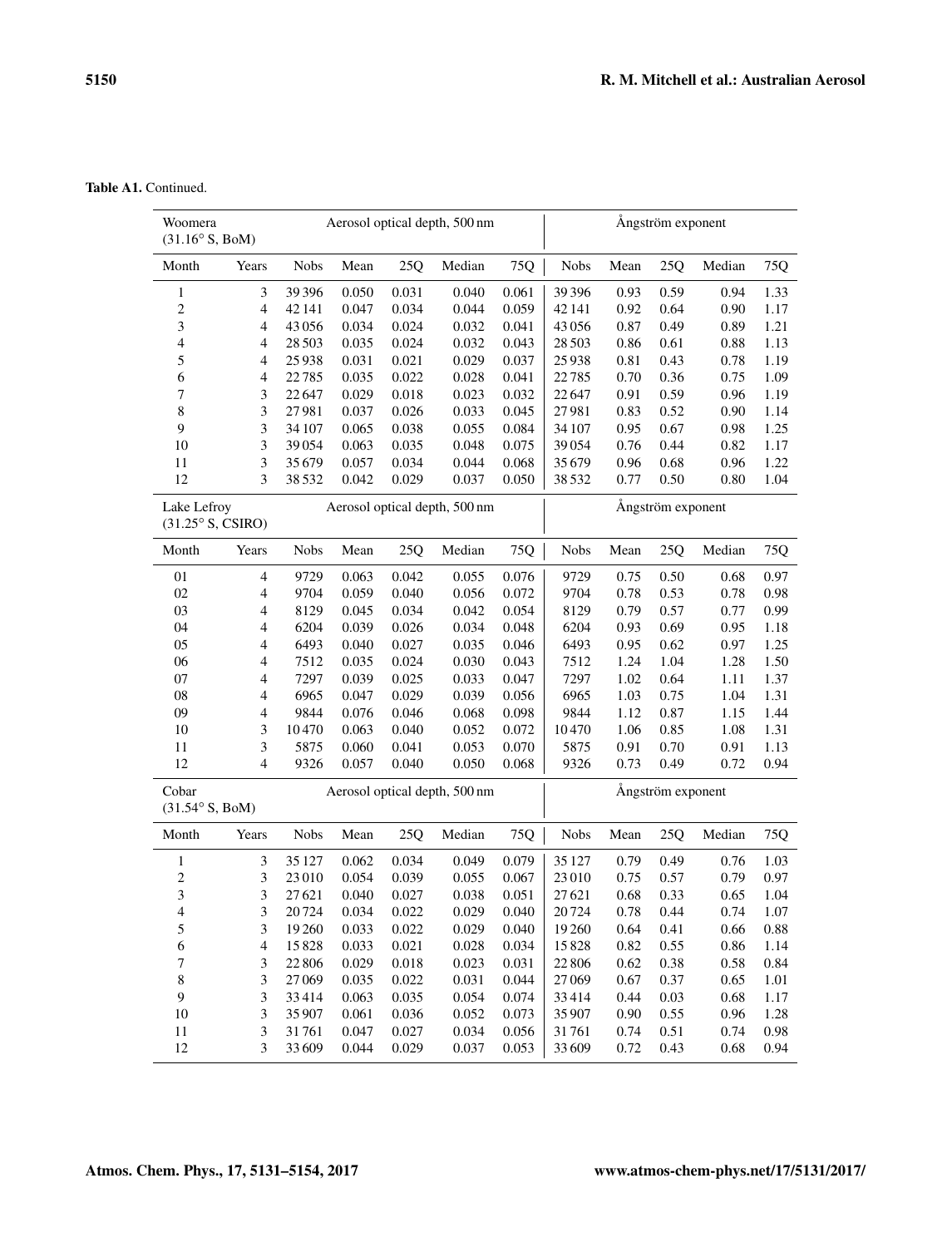Table A1. Continued.

| Mildura<br>$(34.24^{\circ} S, B \circ M)$  |                               |             |       | Aerosol optical depth, 500 nm | Ångström exponent             |       |                   |      |      |        |      |
|--------------------------------------------|-------------------------------|-------------|-------|-------------------------------|-------------------------------|-------|-------------------|------|------|--------|------|
| Month                                      | Years                         | <b>Nobs</b> | Mean  | 25Q                           | Median                        | 75Q   | <b>Nobs</b>       | Mean | 25Q  | Median | 75Q  |
| $\mathbf{1}$                               | 10                            | 104 439     | 0.059 | 0.033                         | 0.044                         | 0.068 | 104439            | 0.85 | 0.49 | 0.86   | 1.18 |
| $\sqrt{2}$                                 | 9                             | 73968       | 0.061 | 0.035                         | 0.052                         | 0.075 | 73968             | 0.91 | 0.60 | 0.94   | 1.24 |
| $\ensuremath{\mathfrak{Z}}$                | $\,$ 8 $\,$                   | 87930       | 0.047 | 0.033                         | 0.042                         | 0.057 | 87930             | 0.92 | 0.56 | 0.94   | 1.26 |
| $\overline{\mathcal{A}}$                   | 8                             | 68 3 25     | 0.044 | 0.032                         | 0.041                         | 0.052 | 68325             | 0.96 | 0.54 | 0.97   | 1.38 |
| $\mathfrak s$                              | 8                             | 49818       | 0.044 | 0.029                         | 0.040                         | 0.052 | 49818             | 0.98 | 0.46 | 1.10   | 1.45 |
| 6                                          | 8                             | 37413       | 0.038 | 0.024                         | 0.030                         | 0.041 | 37413             | 0.81 | 0.39 | 0.72   | 1.17 |
| $\tau$                                     | 8                             | 43722       | 0.040 | 0.024                         | 0.034                         | 0.046 | 43722             | 0.82 | 0.38 | 0.78   | 1.21 |
| 8                                          | 8                             | 51516       | 0.049 | 0.032                         | 0.043                         | 0.056 | 51516             | 0.99 | 0.58 | 1.07   | 1.40 |
| 9                                          | 8                             | 53826       | 0.081 | 0.053                         | 0.073                         | 0.097 | 53826             | 1.02 | 0.68 | 1.04   | 1.35 |
| 10                                         | 9                             | 71685       | 0.064 | 0.044                         | 0.054                         | 0.074 | 71685             | 0.92 | 0.62 | 0.95   | 1.24 |
| 11                                         | $10\,$                        | 77835       | 0.052 | 0.035                         | 0.045                         | 0.059 | 77835             | 0.82 | 0.57 | 0.93   | 1.21 |
| 12                                         | 11                            | 82419       | 0.052 | 0.033                         | 0.042                         | 0.055 | 82419             | 0.70 | 0.36 | 0.72   | 1.10 |
| Adelaide<br>$(34.95^{\circ} S, B \circ M)$ |                               |             |       |                               | Aerosol optical depth, 500 nm |       | Ångström exponent |      |      |        |      |
| Month                                      | Years                         | <b>Nobs</b> | Mean  | 25Q                           | Median                        | 75Q   | <b>Nobs</b>       | Mean | 25Q  | Median | 75Q  |
| $\mathbf{1}$                               | 12                            | 154815      | 0.060 | 0.038                         | 0.053                         | 0.073 | 154815            | 0.65 | 0.28 | 0.64   | 1.00 |
| $\sqrt{2}$                                 | 12                            | 118848      | 0.058 | 0.038                         | 0.050                         | 0.067 | 118848            | 0.70 | 0.40 | 0.70   | 0.98 |
| $\ensuremath{\mathfrak{Z}}$                | 13                            | 117720      | 0.048 | 0.033                         | 0.045                         | 0.059 | 117720            | 0.51 | 0.15 | 0.53   | 0.95 |
| $\overline{\mathcal{A}}$                   | 13                            | 80235       | 0.049 | 0.032                         | 0.044                         | 0.059 | 80235             | 0.68 | 0.27 | 0.72   | 1.11 |
| $\mathfrak s$                              | 13                            | 54048       | 0.048 | 0.032                         | 0.042                         | 0.058 | 54048             | 0.80 | 0.35 | 0.82   | 1.30 |
| 6                                          | 13                            | 44610       | 0.047 | 0.029                         | 0.040                         | 0.055 | 44610             | 0.73 | 0.30 | 0.76   | 1.20 |
| $\boldsymbol{7}$                           | 13                            | 47583       | 0.046 | 0.028                         | 0.041                         | 0.056 | 47583             | 0.60 | 0.23 | 0.58   | 1.09 |
| $\,$ 8 $\,$                                | 13                            | 58410       | 0.059 | 0.038                         | 0.052                         | 0.072 | 58410             | 0.65 | 0.19 | 0.72   | 1.21 |
| 9                                          | 13                            | 78 237      | 0.080 | 0.051                         | 0.071                         | 0.097 | 78237             | 0.80 | 0.40 | 0.90   | 1.27 |
| 10                                         | 13                            | 95 628      | 0.075 | 0.050                         | 0.066                         | 0.091 | 95628             | 0.75 | 0.40 | 0.84   | 1.26 |
| 11                                         | 13                            | 109044      | 0.064 | 0.042                         | 0.055                         | 0.075 | 109044            | 0.86 | 0.45 | 0.88   | 1.23 |
| 12                                         | 13                            | 129 108     | 0.063 | 0.038                         | 0.052                         | 0.078 | 129 108           | 0.66 | 0.21 | 0.62   | 1.07 |
| Wagga                                      | Aerosol optical depth, 500 nm |             |       |                               |                               |       | Ångström exponent |      |      |        |      |
| $(35.16^{\circ} S, B \cdot M)$             |                               |             |       |                               |                               |       |                   |      |      |        |      |
| Month                                      | Years                         | <b>Nobs</b> | Mean  | 25Q                           | Median                        | 75Q   | <b>Nobs</b>       | Mean | 25Q  | Median | 75Q  |
| $\mathbf{1}$                               | 15                            | 148815      | 0.083 | 0.040                         | 0.059                         | 0.091 | 148815            | 1.03 | 0.64 | 1.06   | 1.45 |
| $\overline{c}$                             | 16                            | 114705      | 0.083 | 0.041                         | 0.066                         | 0.105 | 114705            | 1.14 | 0.83 | 1.18   | 1.51 |
| 3                                          | 16                            | 144 306     | 0.059 | 0.033                         | 0.049                         | 0.075 | 144 306           | 1.07 | 0.73 | 1.10   | 1.45 |
| 4                                          | 16                            | 114588      | 0.055 | 0.030                         | 0.046                         | 0.069 | 114588            | 1.26 | 0.95 | 1.32   | 1.61 |
| $\mathfrak s$                              | 16                            | 90 843      | 0.052 | 0.030                         | 0.043                         | 0.064 | 90843             | 1.22 | 0.88 | 1.32   | 1.61 |
| 6                                          | 17                            | 58 6 20     | 0.036 | 0.021                         | 0.029                         | 0.041 | 58620             | 1.15 | 0.76 | 1.19   | 1.56 |
| $\boldsymbol{7}$                           | 16                            | 60381       | 0.038 | 0.022                         | 0.031                         | 0.042 | 60381             | 1.11 | 0.74 | 1.15   | 1.54 |
| $\,$ 8 $\,$                                | 17                            | 86358       | 0.050 | 0.033                         | 0.043                         | 0.056 | 86358             | 1.08 | 0.73 | 1.16   | 1.46 |
| 9                                          | 17                            | 109 128     | 0.071 | 0.044                         | 0.059                         | 0.088 | 109128            | 1.06 | 0.76 | 1.13   | 1.43 |
| 10                                         | 16                            | 126945      | 0.072 | 0.045                         | 0.060                         | 0.088 | 126945            | 1.04 | 0.72 | 1.07   | 1.39 |
| 11                                         | 17                            | 115911      | 0.063 | 0.038                         | 0.052                         | 0.077 | 115911            | 1.11 | 0.79 | 1.12   | 1.40 |
| 12                                         | 17                            | 154983      | 0.062 | 0.034                         | 0.049                         | 0.073 | 154983            | 0.95 | 0.60 | 1.01   | 1.34 |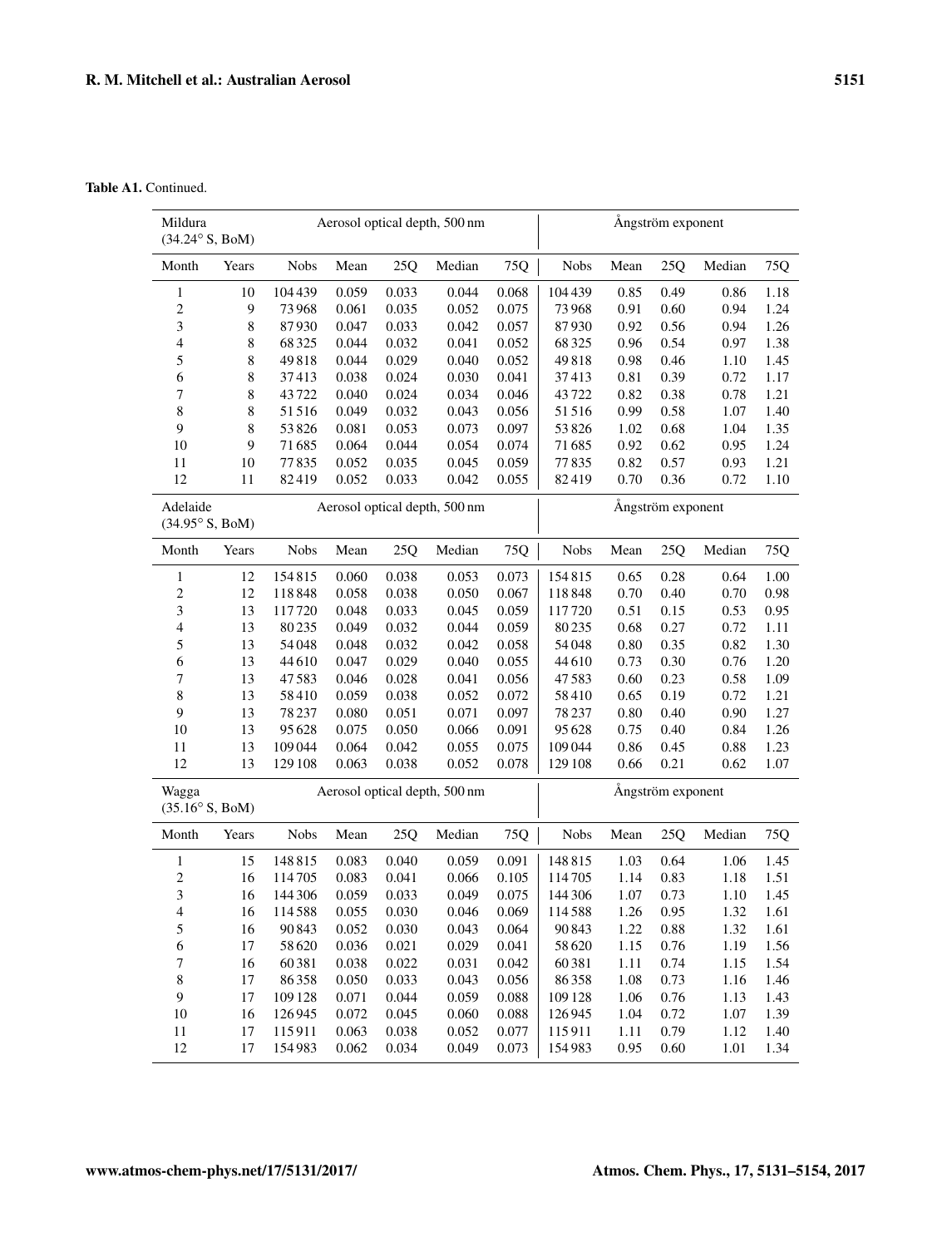Table A1. Continued.

| Canberra<br>(35.27° S, CSIRO) |       |             |       |       | Aerosol optical depth, 500 nm | Angström exponent |             |      |      |        |      |
|-------------------------------|-------|-------------|-------|-------|-------------------------------|-------------------|-------------|------|------|--------|------|
| Month                         | Years | <b>Nobs</b> | Mean  | 25Q   | Median                        | 75Q               | <b>Nobs</b> | Mean | 25Q  | Median | 75Q  |
| 01                            | 13    | 32 164      | 0.096 | 0.053 | 0.077                         | 0.110             | 32164       | 0.96 | 0.64 | 0.95   | 1.28 |
| 02                            | 14    | 28 148      | 0.090 | 0.049 | 0.074                         | 0.105             | 28 148      | 1.04 | 0.73 | 1.02   | 1.35 |
| 03                            | 14    | 30960       | 0.067 | 0.036 | 0.056                         | 0.089             | 30960       | 1.14 | 0.84 | 1.17   | 1.45 |
| 04                            | 14    | 22939       | 0.071 | 0.034 | 0.051                         | 0.089             | 22939       | 1.14 | 0.81 | 1.17   | 1.50 |
| 05                            | 12    | 19717       | 0.046 | 0.027 | 0.036                         | 0.050             | 19717       | 1.26 | 1.02 | 1.27   | 1.52 |
| 06                            | 11    | 12.527      | 0.038 | 0.024 | 0.032                         | 0.044             | 12527       | 1.21 | 0.92 | 1.27   | 1.52 |
| 07                            | 11    | 15065       | 0.039 | 0.024 | 0.032                         | 0.044             | 15065       | 1.24 | 0.92 | 1.30   | 1.58 |
| 08                            | 13    | 26419       | 0.058 | 0.032 | 0.045                         | 0.064             | 26419       | 1.22 | 0.92 | 1.32   | 1.59 |
| 09                            | 11    | 30892       | 0.071 | 0.043 | 0.061                         | 0.086             | 30892       | 1.34 | 1.12 | 1.42   | 1.61 |
| 10                            | 12    | 25773       | 0.086 | 0.050 | 0.073                         | 0.104             | 25 7 7 3    | 1.22 | 0.98 | 1.25   | 1.50 |
| 11                            | 11    | 22616       | 0.070 | 0.042 | 0.061                         | 0.086             | 22616       | 1.07 | 0.84 | 1.10   | 1.32 |
| 12                            | 12    | 31646       | 0.068 | 0.041 | 0.057                         | 0.084             | 31646       | 1.01 | 0.73 | 1.05   | 1.31 |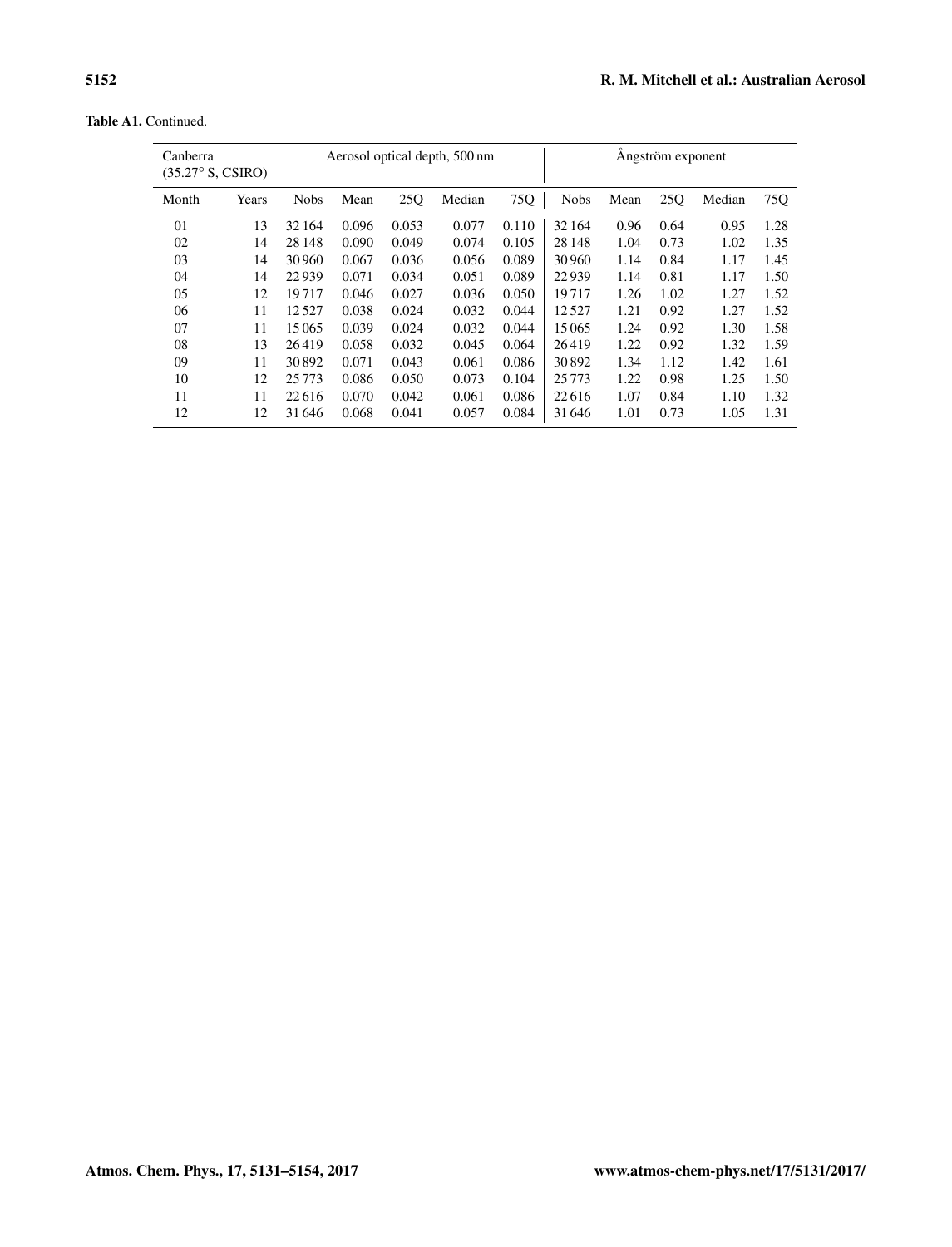## R. M. Mitchell et al.: Australian Aerosol 5153

*Competing interests.* The authors declare that they have no conflict of interest.

*Acknowledgements.* The CSIRO network was established with the support of the CSIRO Earth Observation Centre, with valued contributions from Dean Graetz and Denis O'Brien. We also thank Michael Milner, who restored and added SPO2 instruments to the Bureau of Meteorology network. In addition, thanks are due to Bureau observing office staff, and the station managers at CSIRO sites, in particular Greg Smith at Lake Argyle, Neale McShane and Stephan Pursell at Birdsville, Robert Thorn at Jabiru, and Keith Leggett and Garry Dowling at Fowlers Gap. The CSIRO component of this work is supported by the AERONET staff at NASA Goddard Space Flight Center and the Earth Observation Informatics Future Science Platform (EOI-FSP) led by Arnold Dekker.

Edited by: S. Kazadzis Reviewed by: three anonymous referees

#### References

- <span id="page-22-21"></span>Alexandrov, M. D., Marshak, A., Cairns, B., Lacis, A. A., and Carlson, B. E.: Automated cloud screening algorithm for MFRSR data, Geophys. Res. Lett., 31, L04118, doi[:10.1029/2003GL019105,](http://dx.doi.org/10.1029/2003GL019105) 2004.
- <span id="page-22-0"></span>Boucher, O., Randall, D., Artaxo, P., Bretherton, C., Feingold, G., Forster, P., Kerminen, V.-M., Kondo, Y., Liao, H., Lohmann, U., Rasch, P., Satheesh, S., Sherwood, S., Stevens, B., and Zhang, X.: Clouds and Aerosols, in: Climate Change 2013: The Physical Science Basis. Contribution of Working Group I to the Fifth Assessment Report of the Intergovernmental Panel on Climate Change, chap. 7, 571–657, Cambridge University Press, Cambridge, UK and New York, NY, USA, 2013.
- <span id="page-22-12"></span>Bouya, Z., Box, G. P., and Box, M. A.: Seasonal variability of aerosol optical properties in Darwin, Australia, J. Atmos. Sol.- Terr. Phy., 72, 726–739, 2010.
- <span id="page-22-15"></span>Bullard, J., Baddock, M., McTainsh, G. H., and Leys, J. F.: Subbasin scale dust source geomorphology detected using MODIS, Geophys. Res. Lett., 35, L15404, doi[:10.1029/2008GL033928,](http://dx.doi.org/10.1029/2008GL033928) 2008.
- <span id="page-22-4"></span>Eck, T. F., Holben, B. N., Reid, J. S., Sinyuk, A., Dubovik, O., Smirnov, A., Giles, D., O'Neill, N. T., Tsay, S. C., Ji, Q., Al Mandoos, A., Khan, M. R., Reid, E. A., Schafer, J. S., Sorokine, M., Newcomb, W., and Slutsker, I.: Spatial and temporal variability of column-integrated aerosol optical properties in the southern Arabian Gulf and United Arab Emirates in summer, J. Geophys. Res., 113, D01204, doi[:10.1029/2007JD008944,](http://dx.doi.org/10.1029/2007JD008944) 2008.
- <span id="page-22-19"></span>Forgan, B. W.: General method for Calibrating Sun Photometers, Appl. Optics, 33, 4841–4850, 1994.
- <span id="page-22-17"></span>Gillingham, S. S., Flood, N., Gill, T. K., and Mitchell, R. M.: Limitations of the dense dark vegetation method for aerosol retrieval under Australian conditions, Remote Sens. Lett., 3, 67–76, 2012.
- <span id="page-22-11"></span>Gras, J. L.: Southern hemisphere tropospheric aerosol microphysics, J. Geophys. Res., 96, 5345–5356, 1991.
- <span id="page-22-10"></span>Gras, J. L. and Ayers, G. P.: Marine Aerosol at Southern Mid-Latitudes, J. Geophys. Res., 88, 10661–10666, 1983.
- <span id="page-22-7"></span>Grey, W. M. F. and North, P. R. J.: Aerosol optical depth ftom dual-view (A)ATSR satellite observations, chap. 6, 161–192, Springer, Praxis Publishing, Chichester, UK, 2009.
- <span id="page-22-20"></span>Harrison, L. and Michalsky, J.: Objective Algorithms for the Retrieval of Optical Depths from Ground-Based Measurements, Appl. Optics, 33, 5126–5132, 1994.
- <span id="page-22-3"></span>Hashimoto, M., Nakajima, T., Dubovik, O., Campanelli, M., Che, H., Khatri, P., Takamura, T., and Pandithurai, G.: Development of a new data-processing method for SKYNET sky radiometer observations, Atmos. Meas. Tech., 5, 2723–2737, doi[:10.5194/amt-](http://dx.doi.org/10.5194/amt-5-2723-2012)[5-2723-2012,](http://dx.doi.org/10.5194/amt-5-2723-2012) 2012.
- <span id="page-22-1"></span>Holben, B. N., Eck, T. F., Slutsker, I., Tanré, D., Buis, J. P., Setzer, A., Vermote, E., Reagan, J. A., Kaufman, Y. J., Nakajima, T., Lavenu, F., Jankowiak, I., and Smirnov, A.: AERONET – A federated instrument network and data archive for aerosol characterization, Remote Sens. Environ., 66, 1–16, 1998.
- <span id="page-22-22"></span>ISO: Guide to the expression of uncertainty in measurement, International Organization for Standardization, Switzerland, 101 pp., 1995.
- <span id="page-22-23"></span>Karlson, L. R., Greene, R. S. B., Scott, K. M., Stelcer, E., and O'Loingsigh, T.: Characteristics of aeolian dust across northwest Australia, Aeolian Research, 12, 41–46, doi[:10.1016/j.aeolia.2013.11.003,](http://dx.doi.org/10.1016/j.aeolia.2013.11.003) 2014.
- <span id="page-22-5"></span>Levy, R. C., Remer, L. A., Kleidman, R. G., Mattoo, S., Ichoku, C., Kahn, R., and Eck, T. F.: Global evaluation of the Collection 5 MODIS dark-target aerosol products over land, Atmos. Chem. Phys., 10, 10399–10420, doi[:10.5194/acp-10-10399-2010,](http://dx.doi.org/10.5194/acp-10-10399-2010) 2010.
- <span id="page-22-14"></span>Leys, J., McTainsh, G., Strong, C., Heidenreich, S., and Biseaga, K.: DustWatch: Community networks to improve wind erosion monitoring in Australia, Earth Surf. Proc. Land., 33, 1912–1926, 2008.
- <span id="page-22-6"></span>Martonchik, J. V., Kahn, R. A., and Diner, D. J.: Retrieval of aerosol properties over land using MISR observations, chap. 9, 267–293, Springer, Praxis Publishing, Chichester, UK, 2009.
- <span id="page-22-8"></span>Mishchenko, M. I., Geogdzhayev, I. V., Liu, L., Lacis, A. A., Cairns, B., and Travis, L. D.: Toward unified satellite climatology of aerosol properties: What do fully compatible MODIS and MISR aerosol pixels tell us?, J. Quant. Spectrosc. Ra., 110, 1962–1963, 2009.
- <span id="page-22-18"></span>Mitchell, R. M. and Forgan, B. W.: Aerosol measurements in the Australian Outback: intercomparison of sun photometers, J. Atmos. Ocean. Tech., 20, 54–66, doi[:10.1175/1520-](http://dx.doi.org/10.1175/1520-0426(2003)020<0054:AMITAO>2.0.CO;2) [0426\(2003\)020<0054:AMITAO>2.0.CO;2,](http://dx.doi.org/10.1175/1520-0426(2003)020<0054:AMITAO>2.0.CO;2) 2003.
- <span id="page-22-13"></span>Mitchell, R. M., O'Brien, D. M., and Campbell, S. K.: Characteristics and radiative impact of the aerosol generated by the Canberra firestorm of January 2003, J. Geophys. Res.-Atmos., 111, D02204, doi[:10.1029/2005JD006304,](http://dx.doi.org/10.1029/2005JD006304) 2006.
- <span id="page-22-16"></span>Mitchell, R. M., Campbell, S. K., and Qin, Y.: Recent increase in aerosol loading over the Australian arid zone, Atmos. Chem. Phys., 10, 1689–1699, doi[:10.5194/acp-10-1689-2010,](http://dx.doi.org/10.5194/acp-10-1689-2010) 2010.
- <span id="page-22-9"></span>Mitchell, R. M., Forgan, B. W., Campbell, S. K., and Qin, Y.: The Climatology of Australian Tropical Aerosol: Evidence for regional correlation, Geophys. Res. Lett., 40, 2384–2389, doi[:10.1002/grl.50403,](http://dx.doi.org/10.1002/grl.50403) 2013.
- <span id="page-22-2"></span>Nakajima, T., Yoon, S. C., Ramanathan, V., Shi, G. Y., Takemura, T., Higurashi, A., Takamura, T., Aoki, K., Sohn, B. J., Kim, S. W., Tsuruta, H., Sugimoto, N., Shimizu, A., Tanimoto, H., Sawa, Y., Lin, N. H., Lee, C. T., Goto, D., and Schutgens, N.: Overview of the Atmospheric Brown Cloud East Asian Re-